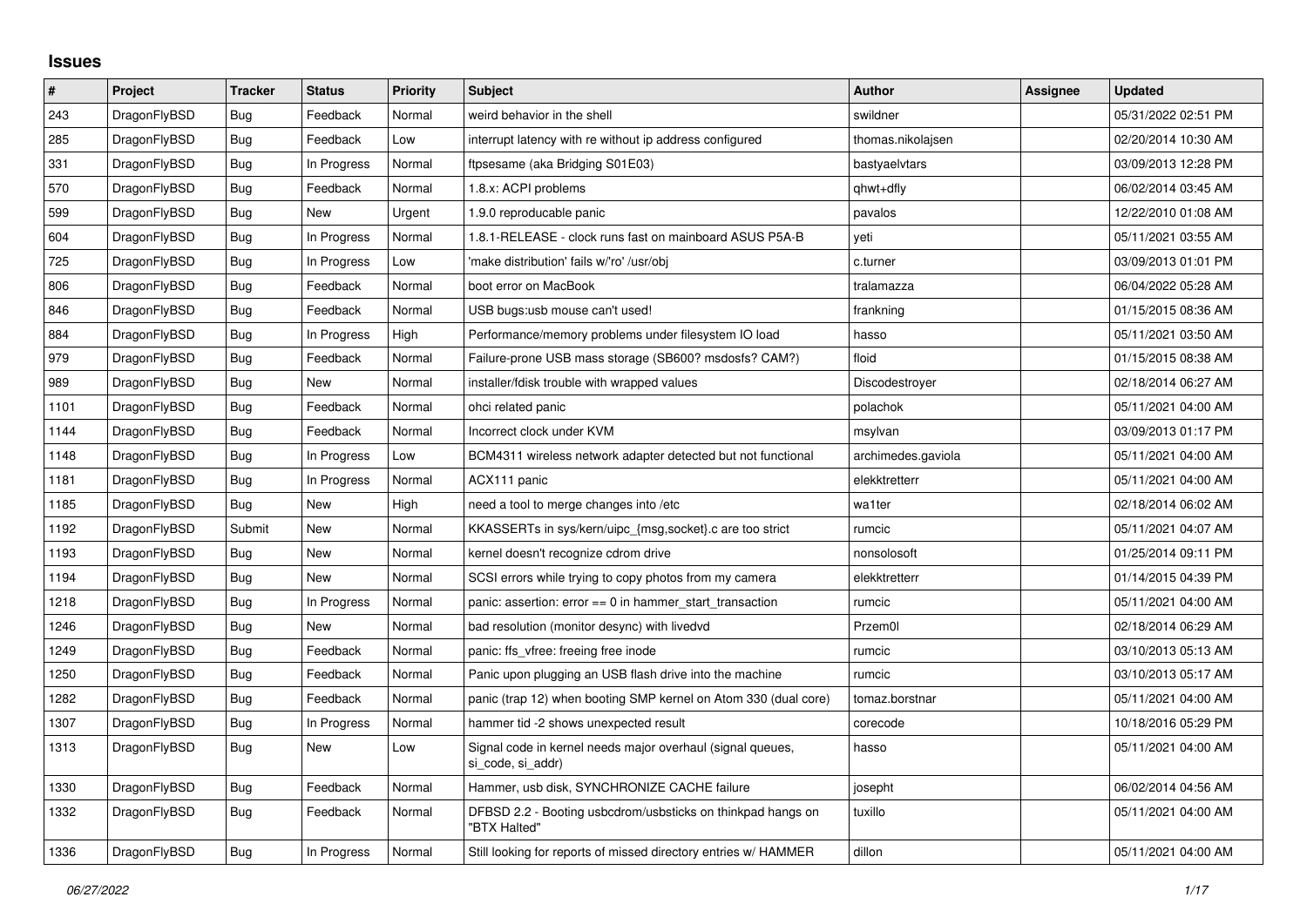| $\#$ | Project      | <b>Tracker</b> | <b>Status</b> | <b>Priority</b> | <b>Subject</b>                                                                                                                                            | <b>Author</b> | Assignee | <b>Updated</b>      |
|------|--------------|----------------|---------------|-----------------|-----------------------------------------------------------------------------------------------------------------------------------------------------------|---------------|----------|---------------------|
| 1368 | DragonFlyBSD | <b>Bug</b>     | In Progress   | Normal          | suspend signal race?                                                                                                                                      | qhwt+dfly     |          | 05/11/2021 03:51 AM |
| 1387 | DragonFlyBSD | <b>Bug</b>     | Feedback      | Normal          | zero-size malloc and ps: kvm_getprocs: Bad address                                                                                                        | qhwt+dfly     |          | 05/11/2021 04:00 AM |
| 1398 | DragonFlyBSD | Submit         | In Progress   | Normal          | hdestroy(3) restricts hash key to point to malloc'ed space                                                                                                | Anonymous     |          | 08/20/2021 04:06 PM |
| 1429 | DragonFlyBSD | <b>Bug</b>     | Feedback      | Normal          | vkernel bug - "mfree: m->m_nextpkt != NULL"                                                                                                               | dillon        |          | 05/11/2021 04:00 AM |
| 1448 | DragonFlyBSD | Bug            | Feedback      | Normal          | panic: assertion: _tp->tt_msg->tt_cpuid == mycpuid in<br>tcp_callout_active tcp_output tcp_usr_send netmsg_pru_send<br>netmsg_service tcpmsg_service_loop | dillon        |          | 05/11/2021 04:00 AM |
| 1454 | DragonFlyBSD | <b>Bug</b>     | Feedback      | Normal          | Unable to boot from external USB DVD drive                                                                                                                | elekktretterr |          | 05/11/2021 04:01 AM |
| 1456 | DragonFlyBSD | <b>Bug</b>     | Feedback      | Normal          | Microsoft wireless desktop problems                                                                                                                       | elekktretterr |          | 01/15/2015 08:34 AM |
| 1463 | DragonFlyBSD | <b>Bug</b>     | New           | Normal          | Mountroot before drives are initialized                                                                                                                   | elekktretterr |          | 12/07/2010 01:30 PM |
| 1481 | DragonFlyBSD | <b>Bug</b>     | Feedback      | Normal          | panic: assertion: kva_p(buf) in soopt_from_kbuf (after ipfw pipe<br>show, 2.2.1-R)                                                                        | combiner      |          | 05/11/2021 04:01 AM |
| 1486 | DragonFlyBSD | Bug            | Feedback      | Normal          | Interrupt storm related to SATA DVD device                                                                                                                | hasso         |          | 05/11/2021 04:01 AM |
| 1489 | DragonFlyBSD | Bug            | Feedback      | Normal          | panic: ufs dirbad: bad dir                                                                                                                                | rumcic        |          | 03/10/2013 04:34 AM |
| 1502 | DragonFlyBSD | <b>Bug</b>     | In Progress   | Normal          | Lock while deleting files from nohistory HAMMER directories                                                                                               | hasso         |          | 03/10/2013 04:28 AM |
| 1521 | DragonFlyBSD | <b>Bug</b>     | Feedback      | Normal          | amd64 2.4 livecd won't mount root at boot                                                                                                                 | bolapara      |          | 01/28/2018 03:45 AM |
| 1525 | DragonFlyBSD | <b>Bug</b>     | New           | Normal          | boehm-gc problems                                                                                                                                         | hasso         |          | 10/13/2012 07:13 PM |
| 1559 | DragonFlyBSD | Bug            | New           | Normal          | kernel trap                                                                                                                                               | phma          |          | 11/27/2021 08:43 AM |
| 1560 | DragonFlyBSD | <b>Bug</b>     | Feedback      | Normal          | Unable to modify partition table on ThinkPad T61p during install                                                                                          | rehsack       |          | 01/15/2015 08:57 AM |
| 1563 | DragonFlyBSD | <b>Bug</b>     | Feedback      | Normal          | reset(1) doesn't reset terminal to the defaults                                                                                                           | hasso         |          | 03/10/2013 04:17 AM |
| 1577 | DragonFlyBSD | <b>Bug</b>     | Feedback      | Normal          | panic: assertion: leaf->base.obj_id == ip->obj_id in<br>hammer_ip_delete_range                                                                            | qhwt+dfly     |          | 05/11/2021 04:01 AM |
| 1580 | DragonFlyBSD | Bug            | Feedback      | Normal          | Panic (Fatal trap 12: page fault while in kernel mode) while playing<br>with pf and netif names                                                           | rumcic        |          | 12/21/2018 01:21 AM |
| 1591 | DragonFlyBSD | Bug            | Feedback      | Normal          | Lenovo X301 hangs with AHCI Driver CMD TIMEOUT<br>STS=d0 <bsy></bsy>                                                                                      | eocallaghan   |          | 05/11/2021 04:05 AM |
| 1592 | DragonFlyBSD | Bug            | Feedback      | Normal          | AcpiOSUnmapMemory: Warning, deallocation did not track<br>allocation.                                                                                     | eocallaghan   |          | 06/02/2014 07:45 AM |
| 1594 | DragonFlyBSD | Bug            | <b>New</b>    | Normal          | Kernel panic during boot from Live CD on Dell E6400                                                                                                       | bodie         |          | 05/11/2021 03:54 AM |
| 1613 | DragonFlyBSD | Bug            | Feedback      | Normal          | USB Keyboard not working on master                                                                                                                        | elekktretterr |          | 05/11/2021 04:05 AM |
| 1618 | DragonFlyBSD | <b>Bug</b>     | Feedback      | Normal          | collision for 'struct pmap' when using RPC and <sys user.h=""></sys>                                                                                      | carenas       |          | 05/11/2021 04:05 AM |
| 1634 | DragonFlyBSD | <b>Bug</b>     | New           | Normal          | panic: spin_lock: 0xe4ad1320, indefinitive wait!                                                                                                          | elekktretterr |          | 01/19/2015 03:21 AM |
| 1661 | DragonFlyBSD | <b>Bug</b>     | In Progress   | Normal          | panic on password entry mount smb filesystem                                                                                                              | vsrinivas     |          | 11/27/2021 08:29 AM |
| 1668 | DragonFlyBSD | <b>Bug</b>     | Feedback      | Normal          | Power button not working                                                                                                                                  | elekktretterr |          | 03/10/2013 06:22 AM |
| 1669 | DragonFlyBSD | <b>Bug</b>     | In Progress   | Normal          | Drive wont open using button                                                                                                                              | elekktretterr |          | 02/29/2012 12:05 PM |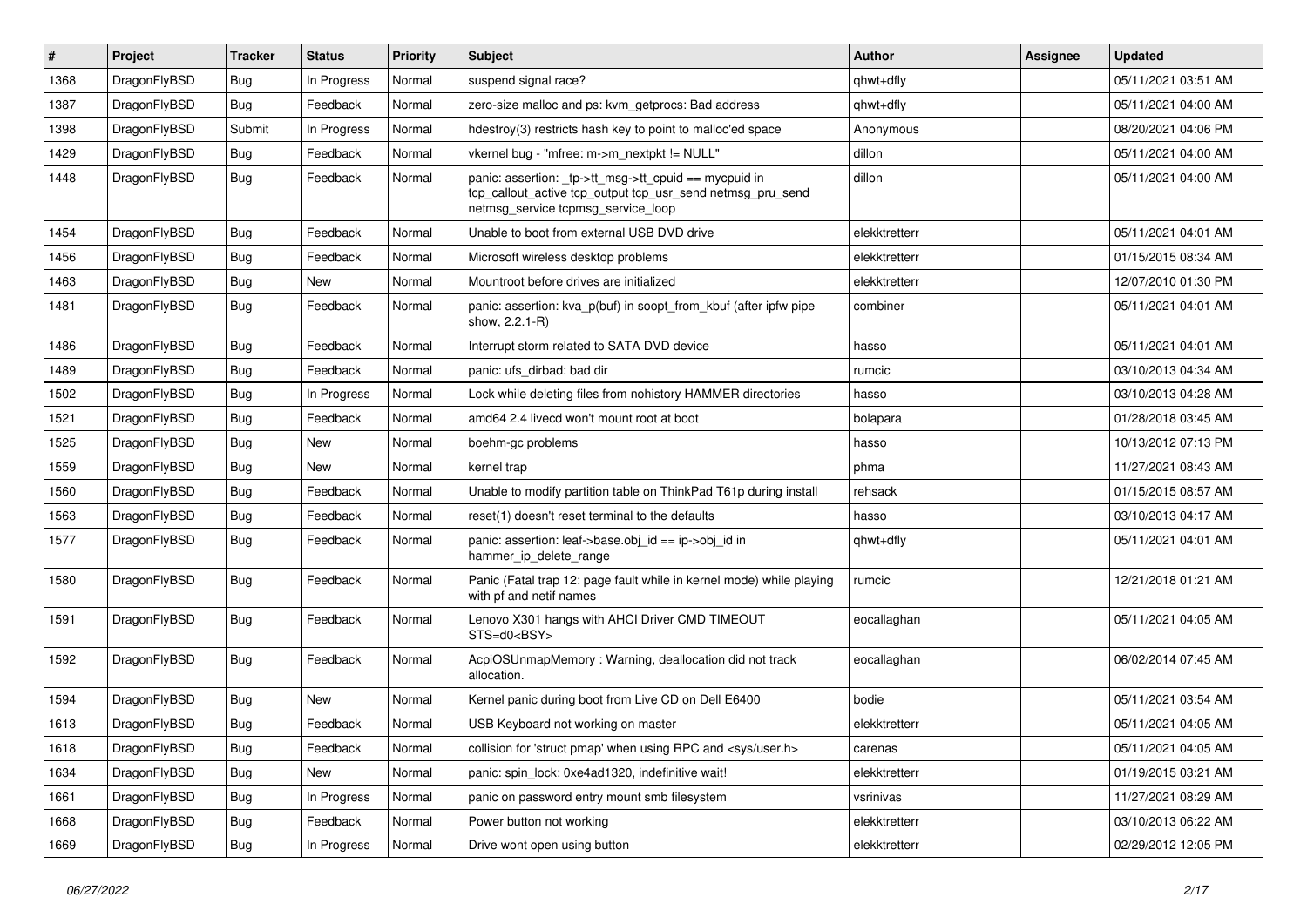| $\vert$ # | Project      | <b>Tracker</b> | <b>Status</b> | <b>Priority</b> | <b>Subject</b>                                                                                                                                                                                    | <b>Author</b>    | Assignee | <b>Updated</b>      |
|-----------|--------------|----------------|---------------|-----------------|---------------------------------------------------------------------------------------------------------------------------------------------------------------------------------------------------|------------------|----------|---------------------|
| 1672      | DragonFlyBSD | Bug            | Feedback      | Normal          | panic (trap 12) around btree_search() in 2.4.1-RELEASE                                                                                                                                            | floid            |          | 01/19/2015 03:36 AM |
| 1695      | DragonFlyBSD | <b>Bug</b>     | New           | Normal          | NFS-related system breakdown                                                                                                                                                                      | Anonymous        |          | 04/10/2014 12:35 AM |
| 1717      | DragonFlyBSD | <b>Bug</b>     | Feedback      | Normal          | HAMMER panic in hammer cursor down()                                                                                                                                                              | josepht1         |          | 05/11/2021 04:05 AM |
| 1718      | DragonFlyBSD | Bug            | Feedback      | Normal          | IDE disk drive not detected by x86_64 2.6.1 Live CD                                                                                                                                               | bcox             |          | 11/27/2021 08:25 AM |
| 1727      | DragonFlyBSD | Bug            | Feedback      | Normal          | CD boot panic (2.6.1) (usb?)                                                                                                                                                                      | kiril            |          | 05/15/2022 05:10 AM |
| 1744      | DragonFlyBSD | <b>Bug</b>     | In Progress   | Normal          | HAMMER fsstress panic in hammer setup child callback                                                                                                                                              | vsrinivas        |          | 05/11/2021 04:05 AM |
| 1745      | DragonFlyBSD | Bug            | Feedback      | Normal          | kmalloc panic                                                                                                                                                                                     | josepht          |          | 05/11/2021 04:05 AM |
| 1749      | DragonFlyBSD | Bug            | In Progress   | Normal          | HAMMER fsstress panic in hammer_flush_inode_core<br>'ip->flush state != HAMMER FST FLUSH'                                                                                                         | vsrinivas        |          | 05/11/2021 04:06 AM |
| 1774      | DragonFlyBSD | Bug            | <b>New</b>    | Normal          | New IP header cleanup branch available for testing                                                                                                                                                | dillon           |          | 05/15/2022 10:59 AM |
| 1786      | DragonFlyBSD | Bug            | <b>New</b>    | Normal          | Calling NULL function pointer initiates panic loop                                                                                                                                                | sjg              |          | 10/11/2010 05:28 PM |
| 1818      | DragonFlyBSD | Bug            | <b>New</b>    | Normal          | panic: Bad tailq NEXT (kqueue issue ?)                                                                                                                                                            | ftigeot          |          | 05/15/2022 11:40 AM |
| 1824      | DragonFlyBSD | Bug            | Feedback      | Normal          | kernel panic, x86, 2.7.3.859.ge5104                                                                                                                                                               | akirchhoff135014 |          | 03/10/2013 07:49 AM |
| 1826      | DragonFlyBSD | Bug            | <b>New</b>    | Normal          | panic during boot: assertion so->so_port  in tcp_input                                                                                                                                            | ftigeot          |          | 05/15/2022 11:05 AM |
| 1836      | DragonFlyBSD | <b>Bug</b>     | <b>New</b>    | Normal          | Incorrect TCP checksum show up in tcpdump                                                                                                                                                         | robgar1          |          | 05/15/2022 11:22 AM |
| 1850      | DragonFlyBSD | <b>Bug</b>     | <b>New</b>    | Normal          | volume-add on hammer root fs panic                                                                                                                                                                | Johannes.Hofmann |          | 04/18/2019 04:27 AM |
| 1860      | DragonFlyBSD | <b>Bug</b>     | Feedback      | Normal          | Panic while creating UFS fs on vn(4) for initrd                                                                                                                                                   | matthias         |          | 02/29/2012 07:16 AM |
| 1861      | DragonFlyBSD | Bug            | <b>New</b>    | Normal          | panic via kprintf (lockmgr called in a hard section)                                                                                                                                              | vsrinivas        |          | 10/11/2010 12:56 AM |
| 1867      | DragonFlyBSD | <b>Bug</b>     | <b>New</b>    | Normal          | it(4) motherboard and fan problems                                                                                                                                                                | tuxillo          |          | 07/08/2011 10:48 AM |
| 1873      | DragonFlyBSD | Bug            | <b>New</b>    | Normal          | Panic upon usb mouse detach and reattaching                                                                                                                                                       | rumcic           |          | 02/01/2011 09:53 AM |
| 1874      | DragonFlyBSD | <b>Bug</b>     | <b>New</b>    | Normal          | mpd listening on all IPs, accepting only on one                                                                                                                                                   | rumcic           |          | 05/08/2011 01:01 PM |
| 1877      | DragonFlyBSD | Bug            | <b>New</b>    | Normal          | Freeze during 1st hammer cleanup after new install                                                                                                                                                | elekktretterr    |          | 05/15/2022 11:43 AM |
| 1882      | DragonFlyBSD | Bug            | <b>New</b>    | Low             | Idea for handling new USB vendor/device codes                                                                                                                                                     | bmk              |          | 10/20/2010 12:15 PM |
| 1884      | DragonFlyBSD | Bug            | New           | Normal          | System completely freezes while listening music (devbuf: malloc<br>limit exceeded)                                                                                                                | shamaz           |          | 01/24/2011 05:00 PM |
| 1899      | DragonFlyBSD | Bug            | <b>New</b>    | Normal          | Keyboard doesn't work                                                                                                                                                                             | fransm           |          | 05/15/2022 03:32 PM |
| 1907      | DragonFlyBSD | Bug            | New           | Normal          | Hammer crash in hammer_flusher_flush()                                                                                                                                                            | swildner         |          | 11/11/2010 05:07 AM |
| 1913      | DragonFlyBSD | Bug            | <b>New</b>    | Normal          | panic: assertion: ip->flush_state != HAMMER_FST_FLUSH in<br>hammer_flush_inode_core                                                                                                               | swildner         |          | 11/20/2010 05:27 PM |
| 1916      | DragonFlyBSD | Bug            | <b>New</b>    | Normal          | Constant crashes on x86 64 with UFS                                                                                                                                                               | lentferj         |          | 11/21/2010 07:40 PM |
| 1917      | DragonFlyBSD | <b>Bug</b>     | New           | Normal          | panic: assertion: (RB_EMPTY(&ip->rec_tree) && (ip->flags &<br>HAMMER_INODE_XDIRTY) == 0)    (!RB_EMPTY(&ip->rec_tree)<br>&& (ip->flags & HAMMER_INODE_XDIRTY) != 0) in<br>hammer_flush_inode_done | qhwt.dfly        |          | 11/24/2010 03:23 AM |
| 1920      | DragonFlyBSD | Bug            | New           | High            | system hangs                                                                                                                                                                                      | zhtw             |          | 11/22/2010 08:59 AM |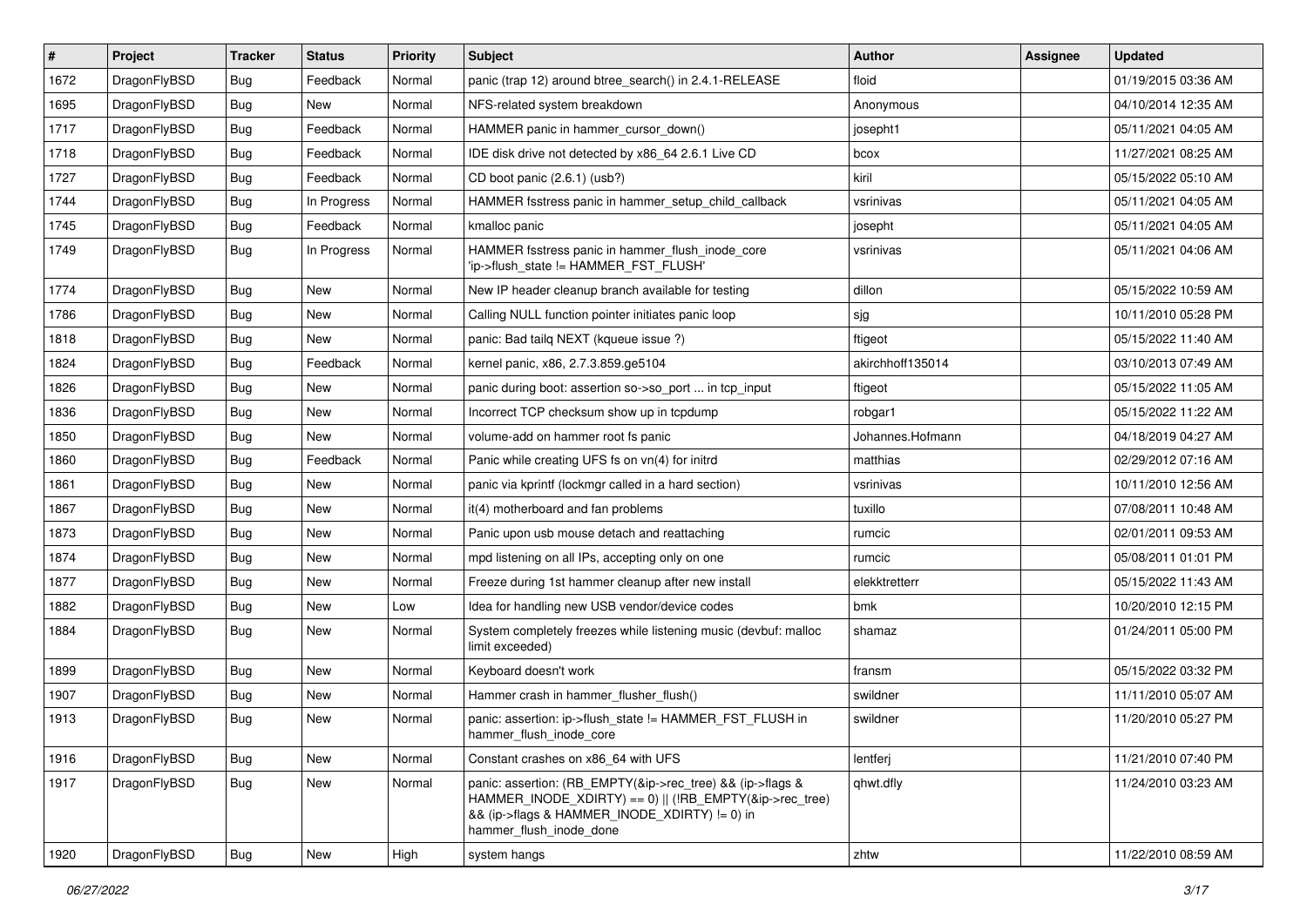| $\vert$ # | Project      | <b>Tracker</b> | <b>Status</b> | <b>Priority</b> | <b>Subject</b>                                                                                | <b>Author</b>      | <b>Assignee</b> | <b>Updated</b>      |
|-----------|--------------|----------------|---------------|-----------------|-----------------------------------------------------------------------------------------------|--------------------|-----------------|---------------------|
| 1923      | DragonFlyBSD | Bug            | <b>New</b>    | Normal          | Abysmal NFS performance with IPv6                                                             | ftigeot            |                 | 12/05/2010 09:34 PM |
| 1935      | DragonFlyBSD | <b>Bug</b>     | <b>New</b>    | Normal          | mouse does not work after switching between x and console                                     | shamaz             |                 | 12/13/2010 10:06 AM |
| 1939      | DragonFlyBSD | <b>Bug</b>     | <b>New</b>    | Normal          | Panic on nightly build and stress test box                                                    | lentferj           |                 | 12/18/2010 08:41 AM |
| 1941      | DragonFlyBSD | <b>Bug</b>     | <b>New</b>    | Normal          | wlan config crash                                                                             | abandon.every.hope |                 | 12/24/2010 07:54 PM |
| 1942      | DragonFlyBSD | Bug            | <b>New</b>    | Normal          | locking against myself in getcacheblk()?                                                      | qhwt.dfly          |                 | 05/31/2022 02:15 PM |
| 1943      | DragonFlyBSD | <b>Bug</b>     | New           | Normal          | hammer assertion panic                                                                        | peter              |                 | 12/27/2010 12:45 AM |
| 1944      | DragonFlyBSD | Bug            | <b>New</b>    | Normal          | panic: backing_object 0xdea7b258 was somehow re-referenced<br>during collapse!                | sepherosa          |                 | 12/27/2010 02:06 AM |
| 1947      | DragonFlyBSD | Bug            | <b>New</b>    | Low             | GA-880GM-UD2H (rev. 1.3) AHCI fails to detect disks at the end of<br>the RAID controller      | eocallaghan        |                 | 11/27/2021 08:46 AM |
| 1949      | DragonFlyBSD | Bug            | <b>New</b>    | Normal          | iwn panic                                                                                     | pavalos            |                 | 01/30/2011 03:21 AM |
| 1951      | DragonFlyBSD | Bug            | New           | Normal          | dma_timeouts at phyaddr on a good hdd                                                         | peur.neu           |                 | 01/04/2011 07:12 AM |
| 1959      | DragonFlyBSD | <b>Bug</b>     | <b>New</b>    | Normal          | DFBSD v2.9.1.422.gc98f2 - Panic during boot - IPv6 and PF                                     | tuxillo            |                 | 01/13/2011 03:37 AM |
| 1961      | DragonFlyBSD | <b>Bug</b>     | <b>New</b>    | Normal          | Can't create dump from DDB                                                                    | shamaz             |                 | 01/29/2011 09:02 PM |
| 1975      | DragonFlyBSD | Bug            | <b>New</b>    | Normal          | Applications seg fault in select() and poll()                                                 | rumcic             |                 | 05/31/2022 02:58 PM |
| 1982      | DragonFlyBSD | <b>Bug</b>     | <b>New</b>    | Low             | There is no linuxulator on x86-64                                                             | herrgard           |                 | 05/31/2022 02:25 PM |
| 1984      | DragonFlyBSD | Bug            | <b>New</b>    | Normal          | hammer mount fails after crash - HAMMER: FIFO record bad head<br>signature                    | thomas.nikolajsen  |                 | 03/08/2011 06:57 PM |
| 1990      | DragonFlyBSD | <b>Bug</b>     | <b>New</b>    | Normal          | /mnt too large to mount                                                                       | peur.neu           |                 | 02/16/2011 11:24 PM |
| 2004      | DragonFlyBSD | Bug            | <b>New</b>    | Normal          | LWKT WAIT IPIQ panic                                                                          | steve              |                 | 03/08/2011 05:46 PM |
| 2008      | DragonFlyBSD | <b>Bug</b>     | New           | Normal          | lwkt_setcpu_remote: td->td_flags 00800621 console flood                                       | pavalos            |                 | 03/06/2011 09:37 PM |
| 2013      | DragonFlyBSD | <b>Bug</b>     | In Progress   | Normal          | oversized DMA request loop                                                                    | josepht            |                 | 05/11/2021 04:06 AM |
| 2020      | DragonFlyBSD | <b>Bug</b>     | <b>New</b>    | Low             | Port brcm80211 driver from Linux to DragonFly BSD                                             | studer             |                 | 03/05/2011 10:54 PM |
| 2042      | DragonFlyBSD | <b>Bug</b>     | <b>New</b>    | Normal          | kernel panic, when run boot0cfg                                                               | sepherosa          |                 | 05/31/2022 03:01 PM |
| 2045      | DragonFlyBSD | Bug            | <b>New</b>    | Normal          | ral(4): Fatal trap 12: page fault while in kernel mode (two panics)                           | herrgard           |                 | 11/03/2011 05:34 PM |
| 2048      | DragonFlyBSD | Bug            | <b>New</b>    | Normal          | panic: ffs_sync: rofs mod                                                                     | pavalos            |                 | 04/12/2011 05:45 AM |
| 2051      | DragonFlyBSD | <b>Bug</b>     | New           | Normal          | No ipv6 lan route entry created on 2.10                                                       | ftigeot            |                 | 04/21/2011 10:37 AM |
| 2052      | DragonFlyBSD | Bug            | <b>New</b>    | Normal          | Kernel panic: CPU APIC ID out of range                                                        | Anonymous          |                 | 05/02/2011 11:06 AM |
| 2055      | DragonFlyBSD | Bug            | New           | Normal          | $ssh + IPV6 + bridge \Rightarrow$ connection freezes                                          | steve              |                 | 04/24/2011 07:13 PM |
| 2061      | DragonFlyBSD | Bug            | <b>New</b>    | Normal          | USB keyboard boot panic                                                                       | sjg                |                 | 05/04/2012 12:20 AM |
| 2067      | DragonFlyBSD | Bug            | New           | Normal          | sound/pcm: "play interrupt timeout, channel dead"                                             | matthiasr          |                 | 05/11/2021 03:55 AM |
| 2071      | DragonFlyBSD | <b>Bug</b>     | New           | High            | Panic on assertion: $(int)(flag->seq - seq) > 0$ in hammer flusher flush<br>after inode error | vsrinivas          |                 | 06/12/2011 07:59 AM |
| 2072      | DragonFlyBSD | <b>Bug</b>     | New           | Normal          | Fatal trap 12: stopped at lwkt_send_ipiq3                                                     | rumcic             |                 | 05/17/2011 04:12 AM |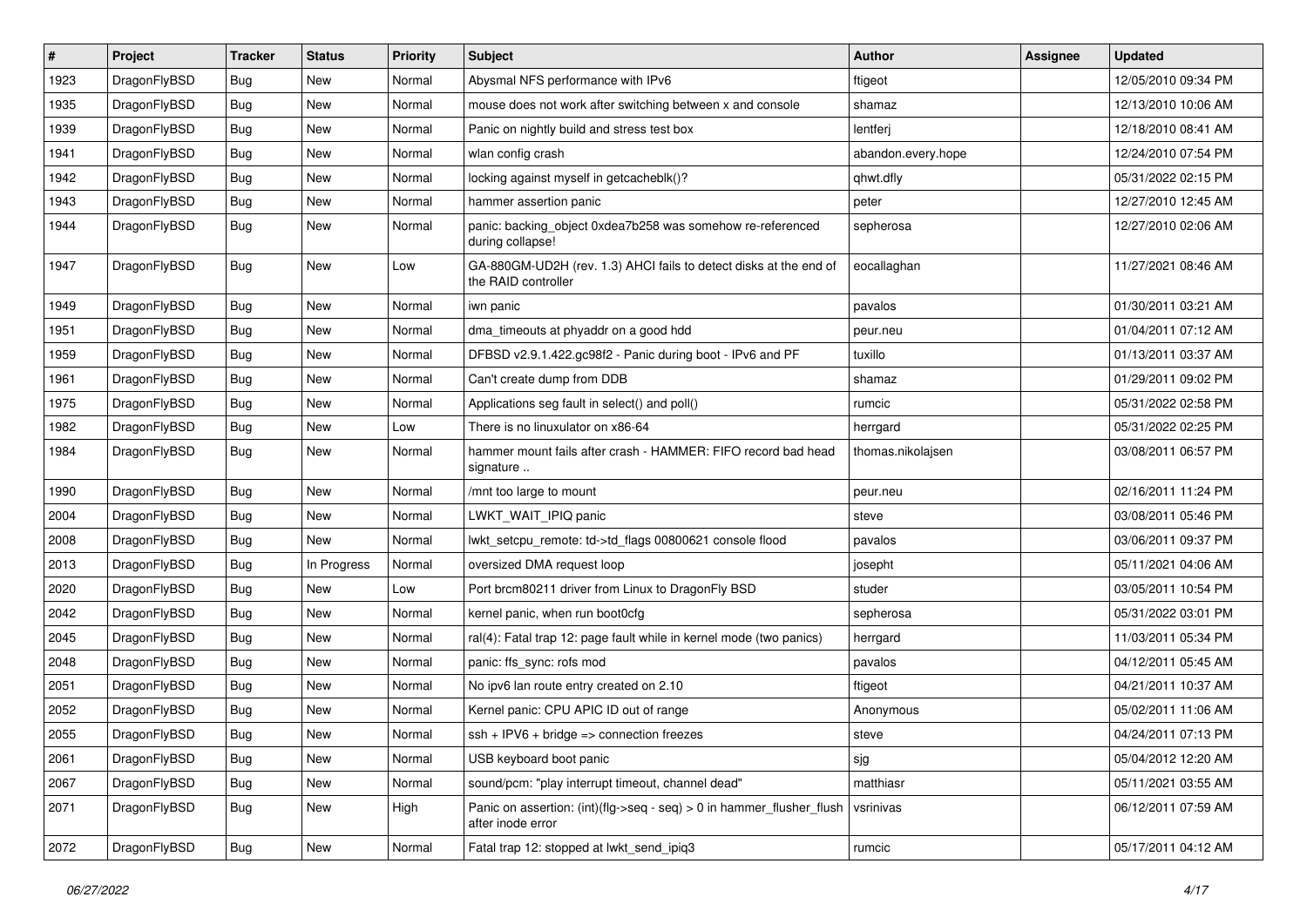| $\#$ | Project      | <b>Tracker</b> | <b>Status</b> | <b>Priority</b> | Subject                                                                         | <b>Author</b> | Assignee | <b>Updated</b>      |
|------|--------------|----------------|---------------|-----------------|---------------------------------------------------------------------------------|---------------|----------|---------------------|
| 2075 | DragonFlyBSD | Bug            | <b>New</b>    | Normal          | pflogd on x86_64                                                                | fanch         |          | 05/16/2011 04:04 PM |
| 2077 | DragonFlyBSD | Bug            | New           | Normal          | USB devices conflicting                                                         | srussell      |          | 05/17/2011 05:12 PM |
| 2078 | DragonFlyBSD | Bug            | New           | Normal          | DFBSD i386 v2.11.0.201.g3ed2f - Panic during installworld into a<br>vn0 device  | tuxillo       |          | 05/19/2011 07:50 PM |
| 2080 | DragonFlyBSD | Bug            | <b>New</b>    | Normal          | panic: lockmgr thrd_sleep: called from interrupt, ipi, or hard code<br>section  | rumcic        |          | 05/30/2011 05:06 PM |
| 2081 | DragonFlyBSD | Bug            | Feedback      | Normal          | Panic on device "detach" / "failure"                                            | vsrinivas     |          | 02/29/2012 07:11 AM |
| 2082 | DragonFlyBSD | <b>Bug</b>     | New           | Normal          | dfbsd 2.10.1 amd64 - mc port build error with 'bmake bin-install'               | sun-doctor    |          | 05/25/2011 07:18 PM |
| 2084 | DragonFlyBSD | Bug            | New           | Normal          | DFBSD v2.11.0.242.g4d317 - panic: zone: entry not free                          | tuxillo       |          | 07/03/2012 01:23 AM |
| 2085 | DragonFlyBSD | Bug            | <b>New</b>    | Normal          | panic: assertion: (m->flags & PG_MAPPED) == 0 in<br>vm_page_free_toq            | vsrinivas     |          | 06/10/2011 07:48 AM |
| 2090 | DragonFlyBSD | Bug            | Feedback      | Normal          | snd_hda does not support headphone automute                                     | justin        |          | 03/29/2012 08:03 PM |
| 2094 | DragonFlyBSD | Bug            | <b>New</b>    | Normal          | Segfault when gdb printing backtrace from core dump                             | greenrd       |          | 06/25/2011 04:14 PM |
| 2095 | DragonFlyBSD | Bug            | New           | Low             | Running installer post-install: Unsupported DFUI transport "                    | greenrd       |          | 06/26/2011 09:20 AM |
| 2098 | DragonFlyBSD | Submit         | New           | Normal          | [PATCH] correct ath man page example<br>(/usr/src/share/man/man4/ath.4)         | nobody        |          | 11/15/2011 12:27 AM |
| 2099 | DragonFlyBSD | Bug            | <b>New</b>    | Normal          | page fault panic in vm system                                                   | pavalos       |          | 07/10/2011 08:51 AM |
| 2104 | DragonFlyBSD | Bug            | New           | Normal          | network configuration seg. fault on install CD                                  | navratil      |          | 07/26/2011 07:55 AM |
| 2107 | DragonFlyBSD | <b>Bug</b>     | New           | Normal          | 2.10.1 sata dvd drive issue                                                     | ausppc        |          | 07/31/2011 08:41 PM |
| 2115 | DragonFlyBSD | Bug            | New           | Normal          | [msk] system freeze after receive some paquet                                   | bsdsx         |          | 08/22/2011 10:22 AM |
| 2117 | DragonFlyBSD | Bug            | New           | High            | ACPI and/or bce(4) problem with 2.11.0.673.g0d557 on HP DL380<br>G <sub>6</sub> | pauska        |          | 08/22/2011 10:15 AM |
| 2122 | DragonFlyBSD | Submit         | New           | Normal          | [Review] Fixes to the VFS layer                                                 | ftigeot       |          | 05/31/2022 03:25 PM |
| 2123 | DragonFlyBSD | Bug            | New           | Normal          | hammer is losing files                                                          | schmir        |          | 08/30/2011 07:56 PM |
| 2124 | DragonFlyBSD | Bug            | New           | Normal          | getty repeating too quickly on port /dev/ttyv0                                  | sgeorge.ml    |          | 09/01/2011 04:28 AM |
| 2125 | DragonFlyBSD | Bug            | <b>New</b>    | Normal          | Weird garbage in dmesg                                                          | herrgard      |          | 08/30/2011 08:04 PM |
| 2129 | DragonFlyBSD | Bug            | New           | Normal          | DFBSD v2.11.0.661.gf9438 i386 - panic: lockmgr thrd sleep                       | tuxillo       |          | 09/05/2011 09:49 AM |
| 2136 | DragonFlyBSD | Bug            | <b>New</b>    | Normal          | socketpair() doesn't free file descriptors on copyout failure                   | vsrinivas     |          | 04/05/2013 09:13 AM |
| 2138 | DragonFlyBSD | Bug            | New           | Normal          | > 100% CPU usage                                                                | robin.carey1  |          | 09/26/2011 12:20 PM |
| 2140 | DragonFlyBSD | <b>Bug</b>     | New           | High            | hammer_io_delallocate panic with 'duplicate entry' message                      | ttw           |          | 10/07/2011 12:22 PM |
| 2141 | DragonFlyBSD | Bug            | New           | Urgent          | loader and/or documentation broken                                              | sjg           |          | 01/20/2012 10:51 AM |
| 2153 | DragonFlyBSD | <b>Bug</b>     | New           | Normal          | Too many unuseful warnings at boot                                              | juanfra684    |          | 10/18/2011 10:16 PM |
| 2154 | DragonFlyBSD | Bug            | New           | Normal          | vkernel copyout() doesn't return EFAULT on error                                | vsrinivas     |          | 10/20/2011 03:53 AM |
| 2158 | DragonFlyBSD | <b>Bug</b>     | New           | Normal          | iwn panics with assertion on boot.                                              | eocallaghan   |          | 10/24/2011 04:13 PM |
| 2161 | DragonFlyBSD | <b>Bug</b>     | New           | Normal          | Outdated xorg.conf file gets installed into etc and screws up mouse             | eocallaghan   |          | 10/27/2011 01:51 PM |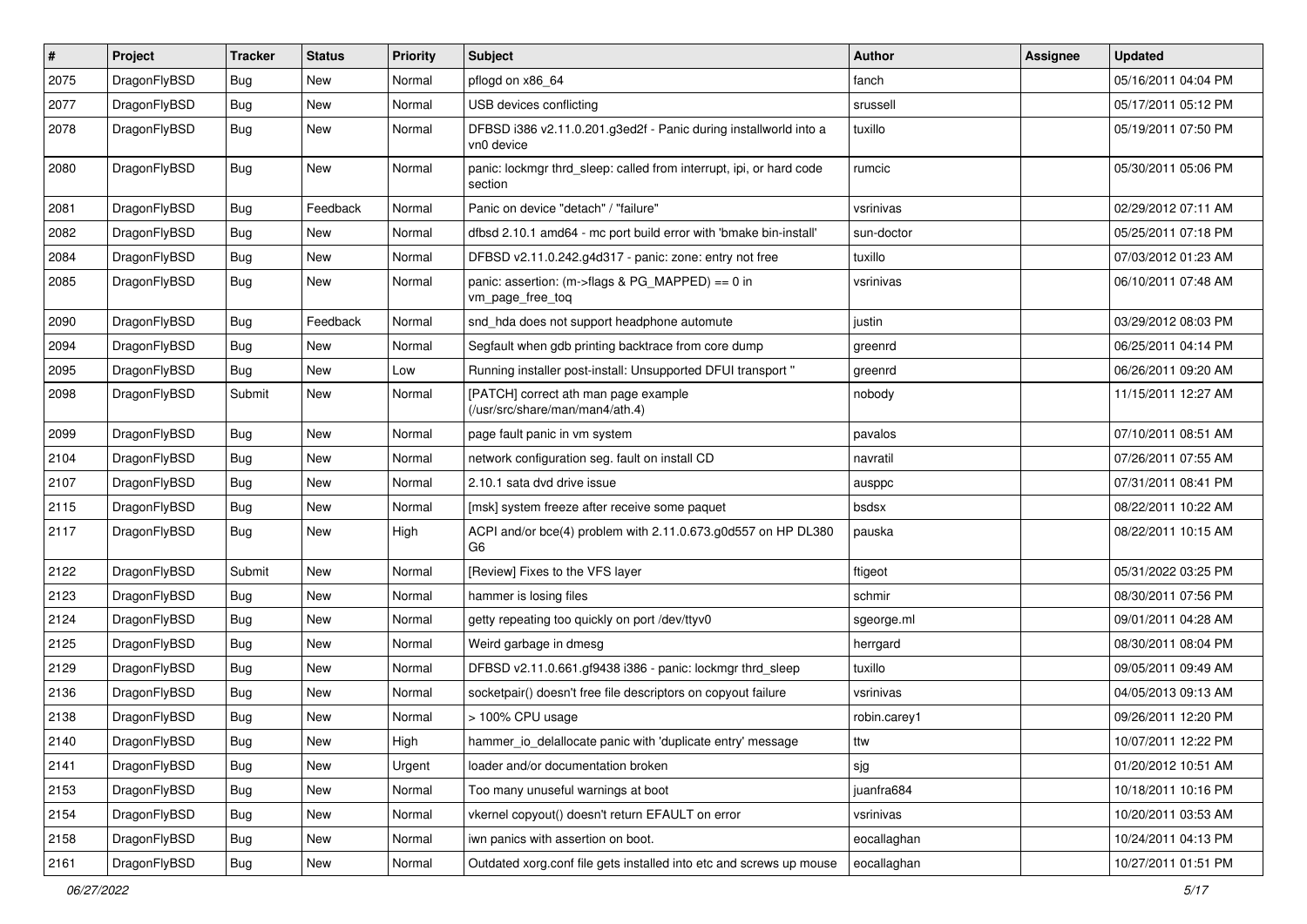| $\vert$ # | Project      | <b>Tracker</b> | <b>Status</b> | <b>Priority</b> | <b>Subject</b>                                                                                             | <b>Author</b>     | <b>Assignee</b> | <b>Updated</b>      |
|-----------|--------------|----------------|---------------|-----------------|------------------------------------------------------------------------------------------------------------|-------------------|-----------------|---------------------|
| 2164      | DragonFlyBSD | Bug            | <b>New</b>    | Normal          | panic on reboot from usb.                                                                                  | eocallaghan       |                 | 10/27/2011 09:29 AM |
| 2166      | DragonFlyBSD | <b>Bug</b>     | <b>New</b>    | Normal          | DFBSD v2.13.0.109.g05b9d - Strange lockups                                                                 | tuxillo           |                 | 10/29/2011 11:20 AM |
| 2167      | DragonFlyBSD | <b>Bug</b>     | <b>New</b>    | Normal          | shutdown/reboot fails after uptime msg                                                                     | marino            |                 | 11/28/2011 03:01 AM |
| 2171      | DragonFlyBSD | Bug            | New           | Normal          | DFBSD v2.13.0.151.gdc8442 - panic: assertion "(*ptep &<br>$(PG$ MANAGED PG V)) == PG V"                    | tuxillo           |                 | 11/04/2011 05:06 PM |
| 2182      | DragonFlyBSD | <b>Bug</b>     | New           | Normal          | if msk PHY FIFO underrun/overflow                                                                          | nonsolosoft       |                 | 09/03/2012 06:39 AM |
| 2199      | DragonFlyBSD | Bug            | <b>New</b>    | Normal          | screen segfaults if utmpx isn't present                                                                    | pavalos           |                 | 11/15/2011 10:52 PM |
| 2210      | DragonFlyBSD | <b>Bug</b>     | <b>New</b>    | Normal          | Bugtracker cannot assign default project for new users                                                     | ahuete.devel      |                 | 11/17/2011 11:30 AM |
| 2224      | DragonFlyBSD | <b>Bug</b>     | <b>New</b>    | Normal          | v2.13.0.291.gaa7ec - Panic on fq while installing world                                                    | tuxillo           |                 | 11/18/2011 01:40 AM |
| 2245      | DragonFlyBSD | Bug            | <b>New</b>    | Normal          | panic: assertion "ref < &td->td_toks_end" failed in lwkt_gettoken at<br>/usr/src/sys/kern/lwkt_token.c:588 | juanfra684        |                 | 11/22/2011 07:41 PM |
| 2248      | DragonFlyBSD | Bug            | <b>New</b>    | Normal          | sysctl panic                                                                                               | pavalos           |                 | 11/23/2011 06:23 PM |
| 2250      | DragonFlyBSD | <b>Bug</b>     | <b>New</b>    | Normal          | Kernel panic                                                                                               | adamk             |                 | 11/23/2018 01:10 AM |
| 2254      | DragonFlyBSD | Bug            | New           | Normal          | panic: assertion "ref < &td->td_toks_end" failed in lwkt_gettoken at<br>/usr/src/sys/kern/lwkt_token.c:588 | eocallaghan       |                 | 12/05/2011 10:21 PM |
| 2282      | DragonFlyBSD | <b>Bug</b>     | In Progress   | Normal          | gdb segfaults with certain corefiles                                                                       | tuxillo           |                 | 01/18/2012 04:40 PM |
| 2283      | DragonFlyBSD | Bug            | <b>New</b>    | Normal          | DFBSD DragonFly v2.13.0.957.g4f459 - pmap_release: page<br>should already be gone 0xc27120bc               | tuxillo           |                 | 01/23/2012 03:03 AM |
| 2287      | DragonFlyBSD | <b>Bug</b>     | <b>New</b>    | Normal          | HAMMER(ROOT) Illegal UNDO TAIL signature at<br>300000001967c000                                            | y0n3t4n1          |                 | 11/07/2018 01:22 AM |
| 2288      | DragonFlyBSD | <b>Bug</b>     | Feedback      | Normal          | Random IO performance loss introduced since January 1st                                                    | lentferj          |                 | 01/23/2013 04:21 PM |
| 2292      | DragonFlyBSD | <b>Bug</b>     | New           | Normal          | re interface with jumbo frames (mtu larger than 1500) hangs after<br>some traffic                          | Anonymous         |                 | 01/31/2012 12:11 AM |
| 2296      | DragonFlyBSD | <b>Bug</b>     | In Progress   | High            | panic: assertion "m->wire count > 0" failed                                                                | thomas.nikolajsen |                 | 08/30/2012 06:09 AM |
| 2297      | DragonFlyBSD | Bug            | <b>New</b>    | Normal          | strange NFS (client) error messages / problems                                                             | Anonymous         |                 | 02/19/2012 02:59 PM |
| 2306      | DragonFlyBSD | <b>Bug</b>     | <b>New</b>    | Normal          | a crash starts the kernel debugger in text mode, but just reboots in X                                     | phma              |                 | 02/11/2012 08:02 PM |
| 2308      | DragonFlyBSD | <b>Bug</b>     | <b>New</b>    | Normal          | System freeze when unloading snd_hda                                                                       | jaydg             |                 | 02/19/2012 07:15 AM |
| 2311      | DragonFlyBSD | Bug            | <b>New</b>    | Normal          | Xorg crash having something to do with drm                                                                 | phma              |                 | 02/22/2012 09:59 AM |
| 2316      | DragonFlyBSD | <b>Bug</b>     | <b>New</b>    | Normal          | Ungraceful invalid password handling for adding a new user in the<br>installer                             | rune              |                 | 04/27/2012 11:23 PM |
| 2319      | DragonFlyBSD | <b>Bug</b>     | New           | Normal          | crypt/passwd forward compat                                                                                | c.turner1         |                 | 02/28/2012 12:39 PM |
| 2324      | DragonFlyBSD | <b>Bug</b>     | New           | Normal          | natacotrol support > 2TB not working even after the ftigeot patch                                          | zenny             |                 | 03/03/2012 01:00 AM |
| 2329      | DragonFlyBSD | <b>Bug</b>     | New           | Normal          | ibm x3550 & acpi                                                                                           | ano               |                 | 06/03/2014 11:37 AM |
| 2331      | DragonFlyBSD | Bug            | New           | Normal          | reading mouse mode from unopen file descriptor hangs mouse<br>driver                                       | phma              |                 | 03/14/2012 09:43 AM |
| 2345      | DragonFlyBSD | <b>Bug</b>     | In Progress   | Normal          | DFBSD v3.1.0.457.gd679f - NFS panic on diskless station                                                    | tuxillo           |                 | 04/07/2012 05:22 PM |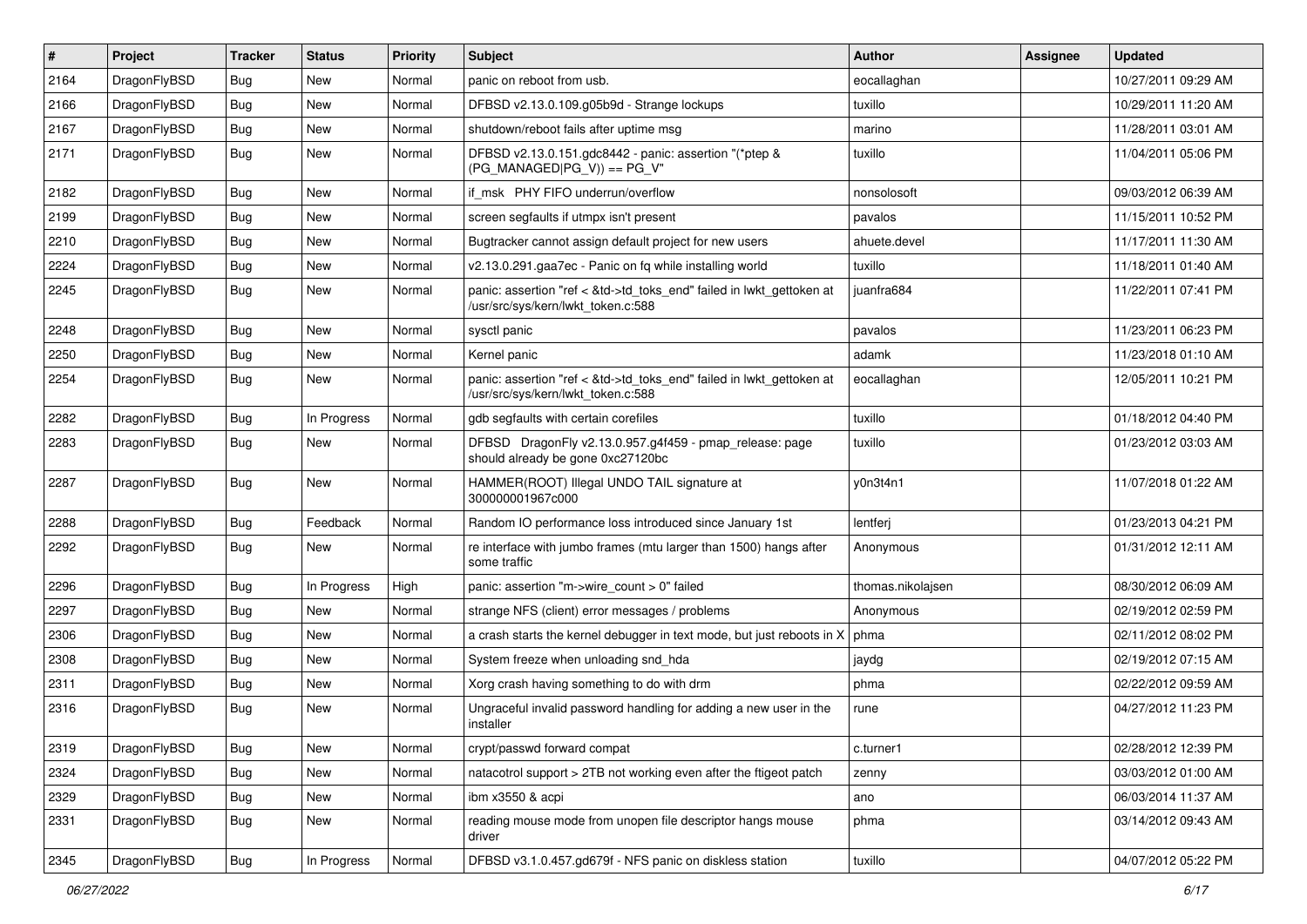| $\pmb{\#}$ | Project      | <b>Tracker</b> | <b>Status</b> | <b>Priority</b> | Subject                                                                                                                      | Author            | Assignee | <b>Updated</b>      |
|------------|--------------|----------------|---------------|-----------------|------------------------------------------------------------------------------------------------------------------------------|-------------------|----------|---------------------|
| 2347       | DragonFlyBSD | Bug            | Feedback      | High            | Hammer PFSes destroy does not give back full space allocated to<br><b>PFS</b>                                                | sgeorge           |          | 07/19/2012 01:11 AM |
| 2351       | DragonFlyBSD | <b>Bug</b>     | In Progress   | Normal          | DFBSD v3.1.0.579.g44ccf - Stuck during startup, random freezes                                                               | tuxillo           |          | 04/24/2012 08:21 AM |
| 2360       | DragonFlyBSD | Bug            | In Progress   | Normal          | Wishlist: virtio driver import                                                                                               | vsrinivas         |          | 06/04/2022 04:16 AM |
| 2369       | DragonFlyBSD | Bug            | <b>New</b>    | Normal          | panic: Bad link elm 0xffffffe07edf6068 next->prev != elm                                                                     | jaydg             |          | 08/15/2012 03:04 AM |
| 2371       | DragonFlyBSD | <b>Bug</b>     | New           | Normal          | Timezone problem with America/Sao Paulo                                                                                      | raitech           |          | 05/17/2012 01:42 PM |
| 2387       | DragonFlyBSD | Bug            | <b>New</b>    | Normal          | hammer ignores -t during dedup                                                                                               | phma              |          | 06/17/2012 12:30 PM |
| 2389       | DragonFlyBSD | Bug            | New           | Normal          | computer crashed while listing processes                                                                                     | phma              |          | 06/18/2012 02:49 PM |
| 2396       | DragonFlyBSD | Bug            | Feedback      | High            | Latest 3.1 development version core dumps while destroying master<br><b>PFS</b>                                              | sgeorge           |          | 01/23/2013 04:10 PM |
| 2403       | DragonFlyBSD | <b>Bug</b>     | <b>New</b>    | Low             | newfs -E doesn't handle /dev/serno device names properly                                                                     | ftigeot           |          | 08/17/2012 05:07 AM |
| 2412       | DragonFlyBSD | Bug            | <b>New</b>    | Normal          | wlan0 fails to get address via dhclient                                                                                      | nonsolosoft       |          | 08/30/2012 05:55 AM |
| 2414       | DragonFlyBSD | <b>Bug</b>     | In Progress   | Normal          | Lenovo S10 acpi freeze (not new)                                                                                             | davshao           |          | 05/11/2021 04:13 AM |
| 2421       | DragonFlyBSD | Bug            | New           | High            | Kernel panic: vm_fault: page 0xc0f70000 not busy!                                                                            | lentferj          |          | 10/03/2012 08:16 AM |
| 2423       | DragonFlyBSD | Bug            | New           | Urgent          | After multiple panics/locks, hitting KKASSERT in<br>hammer_init_cursor                                                       | rumcic            |          | 09/18/2012 02:28 AM |
| 2430       | DragonFlyBSD | Bug            | <b>New</b>    | Normal          | Alternate Password Hash method                                                                                               | robin.carey1      |          | 10/07/2012 06:28 AM |
| 2434       | DragonFlyBSD | Bug            | <b>New</b>    | Normal          | BTX Halted - Boot fails on USB/GUI                                                                                           | lucmv             |          | 10/17/2012 08:12 PM |
| 2436       | DragonFlyBSD | Bug            | New           | Normal          | panic: assertion "lp->lwp_qcpu == dd->cpuid" failed in<br>dfly_acquire_curproc                                               | thomas.nikolajsen |          | 01/23/2013 11:07 AM |
| 2444       | DragonFlyBSD | <b>Bug</b>     | New           | Normal          | Crash during Hammer overnight cleanup                                                                                        | justin            |          | 11/04/2012 07:58 AM |
| 2453       | DragonFlyBSD | Bug            | New           | Normal          | panic: assertion "gd->gd_spinlocks == 0" failed                                                                              | Johannes.Hofmann  |          | 11/12/2012 12:54 PM |
| 2459       | DragonFlyBSD | Bug            | Feedback      | Normal          | apic problems with HP Probook 4510s                                                                                          | thowe             |          | 11/27/2021 08:22 AM |
| 2473       | DragonFlyBSD | Bug            | New           | Normal          | Kernel crash when trying to up the wpi0 device (Dfly<br>v3.3.0.758.g47388-DEVELOPMENT)                                       | tomaz             |          | 02/24/2014 08:50 AM |
| 2489       | DragonFlyBSD | Bug            | <b>New</b>    | Normal          | nmalloc doesn't cache VA for allocations > 8KB                                                                               | vsrinivas         |          | 06/10/2014 05:51 AM |
| 2490       | DragonFlyBSD | Bug            | New           | Normal          | nmalloc should color addresses to avoid cache bank conflictsw                                                                | vsrinivas         |          | 06/10/2014 05:51 AM |
| 2493       | DragonFlyBSD | Bug            | New           | Normal          | vidcontrol: invalid video mode name                                                                                          | Svarov            |          | 01/24/2013 09:55 AM |
| 2495       | DragonFlyBSD | Bug            | New           | High            | DFBSD v3.3.0.960.g553fe7 - ocnt != 0" failed in<br>prop_object_release                                                       | tuxillo           |          | 05/31/2022 04:08 PM |
| 2498       | DragonFlyBSD | Bug            | New           | Normal          | DFBSD v3.2.2-RELEASE - LIST_FIRST(&bp->b_dep) == NULL"<br>failed in vfs vmio release                                         | tuxillo           |          | 05/31/2022 04:09 PM |
| 2499       | DragonFlyBSD | Bug            | In Progress   | Urgent          | DRAGONFLY_3_2 lockd not responding correctly                                                                                 | Nerzhul           |          | 01/22/2013 12:47 PM |
| 2509       | DragonFlyBSD | Bug            | New           | Normal          | Redefinition of DIRBLKSIZ in restore(8)                                                                                      | swildner          |          | 06/04/2022 04:40 AM |
| 2520       | DragonFlyBSD | Bug            | New           | Normal          | panic: assertion "IS_SERIALIZED((ifp->if_serializer))" failed in<br>if default serialize assert at /usr/src/sys/net/if.c:437 | ano               |          | 03/09/2013 12:14 AM |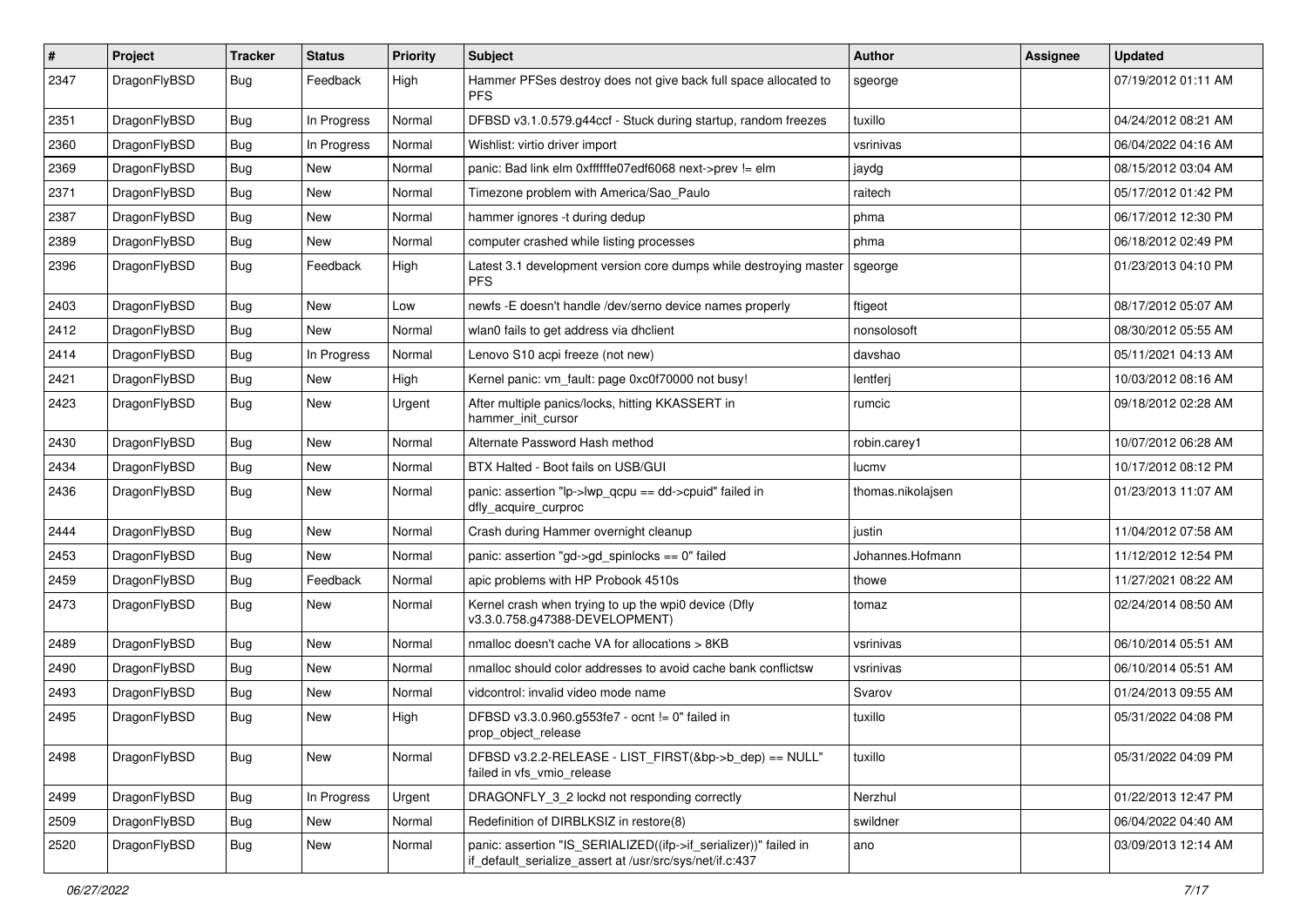| $\sharp$ | Project      | <b>Tracker</b> | <b>Status</b> | <b>Priority</b> | Subject                                                                                                        | Author            | Assignee | <b>Updated</b>      |
|----------|--------------|----------------|---------------|-----------------|----------------------------------------------------------------------------------------------------------------|-------------------|----------|---------------------|
| 2526     | DragonFlyBSD | <b>Bug</b>     | <b>New</b>    | Normal          | hammer cleanup doesn't run on first day of DST                                                                 | pavalos           |          | 10/18/2016 05:28 PM |
| 2529     | DragonFlyBSD | <b>Bug</b>     | <b>New</b>    | Low             | Sundance network adapter is not detected and attached                                                          | kworr             |          | 03/25/2013 02:29 AM |
| 2531     | DragonFlyBSD | <b>Bug</b>     | New           | Normal          | camcontrol fails to disable APM                                                                                | m.lombardi85      |          | 03/23/2013 12:28 PM |
| 2535     | DragonFlyBSD | <b>Bug</b>     | New           | Normal          | Imap processes apparentlt blocked on disk I/O                                                                  | ftigeot           |          | 04/02/2013 09:31 AM |
| 2544     | DragonFlyBSD | Bug            | <b>New</b>    | Normal          | live DVD system boot (menu option 1) caused db> prompt on<br>PE1950                                            | estrabd           |          | 05/11/2021 03:54 AM |
| 2547     | DragonFlyBSD | Bug            | New           | High            | crashed while doing a dry run of pkg_rolling-replace                                                           | phma              |          | 04/18/2013 10:40 PM |
| 2552     | DragonFlyBSD | <b>Bug</b>     | New           | Low             | hammer recovery should indicate progress                                                                       | phma              |          | 05/03/2013 12:13 AM |
| 2556     | DragonFlyBSD | <b>Bug</b>     | Feedback      | Normal          | DragonFly v3.5.0.81.gd3479 - Process signal weirdness                                                          | tuxillo           |          | 12/17/2013 03:48 PM |
| 2557     | DragonFlyBSD | Bug            | New           | Normal          | stock 3.4.1 kernel halts during booting if dm and dm_target_crypt<br>are loaded and RAID controller is present | phma              |          | 05/12/2013 10:38 PM |
| 2565     | DragonFlyBSD | Bug            | <b>New</b>    | Normal          | "ifconfig ix0 up" panic                                                                                        | ltpig402a         |          | 06/03/2013 05:46 AM |
| 2568     | DragonFlyBSD | <b>Bug</b>     | New           | Normal          | AHCI panic                                                                                                     | josepht           |          | 06/07/2013 05:52 PM |
| 2569     | DragonFlyBSD | <b>Bug</b>     | New           | Normal          | ctime NFS                                                                                                      | ferney            |          | 08/11/2013 04:35 AM |
| 2586     | DragonFlyBSD | Bug            | <b>New</b>    | Normal          | pf: "modulate" state seems problematic                                                                         | srussell          |          | 09/25/2013 07:36 PM |
| 2587     | DragonFlyBSD | <b>Bug</b>     | <b>New</b>    | Normal          | SATA DVD writer not detected by DragonFly                                                                      | srussell          |          | 09/04/2020 08:55 AM |
| 2595     | DragonFlyBSD | <b>Bug</b>     | <b>New</b>    | Normal          | DragonFly 3.4.3 crashes on SUN Blade X6250 with Qlogic ISP 2432<br>FC card                                     | Turvamies         |          | 10/07/2013 11:53 AM |
| 2598     | DragonFlyBSD | Bug            | New           | Normal          | i386 via USB Booting                                                                                           | mbzadegan         |          | 10/21/2013 02:28 AM |
| 2604     | DragonFlyBSD | <b>Bug</b>     | <b>New</b>    | Normal          | dell laptop does not boot with LATEST                                                                          | isenmann          |          | 11/20/2013 02:07 AM |
| 2609     | DragonFlyBSD | <b>Bug</b>     | New           | Normal          | master: panic: assertion<br>"LWKT_TOKEN_HELD_ANY(vm_object_token(object))" failed in<br>swp_pager_lookup       | thomas.nikolajsen |          | 11/28/2013 11:36 AM |
| 2611     | DragonFlyBSD | Bug            | <b>New</b>    | Normal          | Change in IP address results in network not working                                                            | phma              |          | 12/05/2013 07:55 PM |
| 2617     | DragonFlyBSD | <b>Bug</b>     | Feedback      | Normal          | Possible issue with wireless mouse on 3.6 release                                                              | FilippoMo         |          | 01/14/2015 03:42 PM |
| 2618     | DragonFlyBSD | Bug            | <b>New</b>    | Normal          | mouse problem on RELEASE-3 6 0                                                                                 | FilippoMo         |          | 12/20/2013 03:26 AM |
| 2619     | DragonFlyBSD | <b>Bug</b>     | New           | Normal          | Dragon Fly 3.6 can't be installed on a 6TB volume                                                              | ftigeot           |          | 02/23/2014 11:55 PM |
| 2620     | DragonFlyBSD | <b>Bug</b>     | New           | Normal          | moused problem                                                                                                 | FilippoMo         |          | 12/20/2013 10:32 AM |
| 2621     | DragonFlyBSD | <b>Bug</b>     | <b>New</b>    | Normal          | core dump using cdrom                                                                                          | nonsolosoft       |          | 12/27/2013 12:43 AM |
| 2622     | DragonFlyBSD | <b>Bug</b>     | New           | Normal          | VAIO FIT15E fn keys support                                                                                    | nonsolosoft       |          | 12/31/2013 01:31 AM |
| 2626     | DragonFlyBSD | <b>Bug</b>     | New           | Normal          | iwn driver drops with error: "firmware error 'iwn_intr: fatal firmware<br>error""                              | rodyaj            |          | 01/09/2014 05:50 AM |
| 2629     | DragonFlyBSD | <b>Bug</b>     | New           | Normal          | Replace gcc44 with llvm34, clang34, and libc++                                                                 | tuxillo           |          | 06/02/2014 02:30 PM |
| 2630     | DragonFlyBSD | <b>Bug</b>     | New           | Normal          | Bring in latest iconv fixes from FreeBSD10 as well as csmapper<br>updates                                      | tuxillo           |          | 05/11/2021 03:54 AM |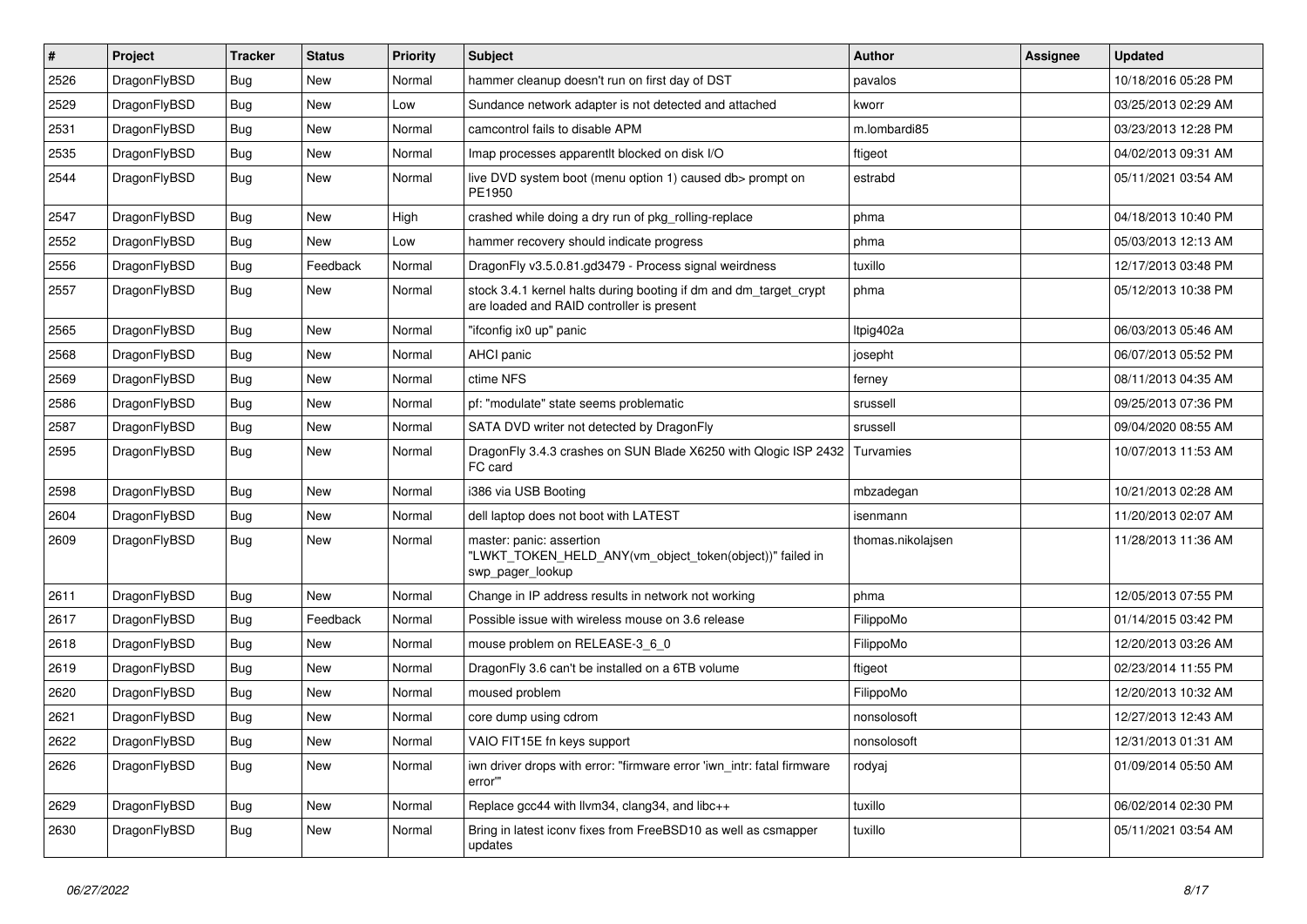| $\pmb{\#}$ | Project      | <b>Tracker</b> | <b>Status</b> | <b>Priority</b> | Subject                                                                                                   | Author           | Assignee | <b>Updated</b>      |
|------------|--------------|----------------|---------------|-----------------|-----------------------------------------------------------------------------------------------------------|------------------|----------|---------------------|
| 2631       | DragonFlyBSD | Bug            | In Progress   | Low             | Verify library versioning current with full package build and switch it<br>on (after publishing packages) | tuxillo          |          | 05/11/2021 04:06 AM |
| 2636       | DragonFlyBSD | <b>Bug</b>     | Feedback      | Low             | Add -x flag to iostat (a la solaris)                                                                      | tuxillo          |          | 05/11/2021 04:07 AM |
| 2638       | DragonFlyBSD | Bug            | Feedback      | High            | Fix machdep.pmap mmu optimize                                                                             | tuxillo          |          | 05/11/2021 04:07 AM |
| 2641       | DragonFlyBSD | Bug            | <b>New</b>    | Normal          | Panic when loading natapci as module                                                                      | tuxillo          |          | 05/11/2021 03:54 AM |
| 2644       | DragonFlyBSD | <b>Bug</b>     | Feedback      | Normal          | 3.6.0-REL trap 9 on boot                                                                                  | memmerto         |          | 11/27/2021 08:08 AM |
| 2645       | DragonFlyBSD | Bug            | <b>New</b>    | Normal          | panic with dsched fq and ioprio                                                                           | jyoung15         |          | 02/20/2014 07:29 AM |
| 2647       | DragonFlyBSD | Bug            | New           | Normal          | HAMMER panic on 3.6.0                                                                                     | tuxillo          |          | 05/11/2021 03:54 AM |
| 2652       | DragonFlyBSD | Bug            | New           | Normal          | 189a0ff3761b47  ix: Implement MSI-X support locks up Lenovo<br>S10 Intel Atom n270                        | davshao          |          | 05/14/2014 01:55 AM |
| 2657       | DragonFlyBSD | <b>Bug</b>     | <b>New</b>    | High            | Needs acl to migrate our servers                                                                          | ferney           |          | 03/31/2014 11:37 AM |
| 2674       | DragonFlyBSD | Bug            | New           | Normal          | <b>GPT Support</b>                                                                                        | ftigeot          |          | 12/28/2015 02:54 PM |
| 2675       | DragonFlyBSD | <b>Bug</b>     | <b>New</b>    | Low             | Ultimate N WiFi Link 5300 get iwn_intr: fatal firmware error on 5GHz                                      | revuwa           |          | 05/11/2021 04:07 AM |
| 2680       | DragonFlyBSD | <b>Bug</b>     | <b>New</b>    | Low             | boot0cfg update makes box unbootable                                                                      | herrgard         |          | 06/10/2014 06:02 AM |
| 2687       | DragonFlyBSD | Bug            | New           | Normal          | natacontrol software RAID in installer                                                                    | csmelosky        |          | 06/22/2014 12:03 PM |
| 2688       | DragonFlyBSD | Bug            | New           | Normal          | 67613368bdda7 Fix wrong checks for U4B presence Asrock Z77M<br>difficulty detecting USB keyboard          | davshao          |          | 06/28/2014 07:08 PM |
| 2708       | DragonFlyBSD | Bug            | <b>New</b>    | Normal          | unable to send TCP nor UDP on age(4) interface                                                            | dermiste         |          | 05/11/2021 03:54 AM |
| 2712       | DragonFlyBSD | <b>Bug</b>     | New           | Normal          | connect(2) returns EINVAL when retrying after ECONNREFUSED                                                | jorisgio         |          | 08/14/2014 05:31 PM |
| 2731       | DragonFlyBSD | Bug            | In Progress   | Normal          | Screen full of random colors when starting Xorg with Intel Haswell<br>HD Graphics P4600                   | jkatzmaier       |          | 11/12/2014 04:08 PM |
| 2735       | DragonFlyBSD | <b>Bug</b>     | New           | Urgent          | iwn panics SYSSASSERT                                                                                     | cnb              |          | 05/11/2021 03:55 AM |
| 2736       | DragonFlyBSD | Bug            | New           | High            | kernel panics on acpi_timer_probe function                                                                | cnb              |          | 05/11/2021 03:55 AM |
| 2738       | DragonFlyBSD | Bug            | New           | Normal          | Hammer: Strange behavior when trying to recover old version of<br>moved file                              | roland           |          | 11/20/2014 08:02 AM |
| 2788       | DragonFlyBSD | Bug            | <b>New</b>    | Normal          | ioctl GSLICEINFO: Not working for vnode slice                                                             | mneumann         |          | 02/12/2015 07:49 AM |
| 2790       | DragonFlyBSD | Submit         | New           | Low             | filedesc softrefs increment code factoring                                                                | dclink           |          | 02/21/2015 04:00 AM |
| 2797       | DragonFlyBSD | Bug            | In Progress   | Low             | vkernels with & without machdep.pmap_mmu_optimize                                                         | yellowrabbit2010 |          | 11/27/2021 08:06 AM |
| 2799       | DragonFlyBSD | Bug            | New           | Normal          | Fatal trap 12 caused by moused(8) -p /dev/cual0                                                           | opvalues         |          | 03/04/2015 11:01 PM |
| 2802       | DragonFlyBSD | <b>Bug</b>     | New           | Normal          | USB Wifi urtwn0 crash from cd boot                                                                        | opvalues         |          | 03/10/2015 01:07 AM |
| 2803       | DragonFlyBSD | <b>Bug</b>     | New           | Normal          | HAMMER: Warning: UNDO area too small!                                                                     | ftigeot          |          | 03/11/2015 03:42 PM |
| 2806       | DragonFlyBSD | <b>Bug</b>     | New           | Normal          | failed to configure a link-local address on ath0 (errno $= 22$ )                                          | Chingyuan        |          | 05/25/2021 01:00 AM |
| 2808       | DragonFlyBSD | Bug            | New           | Normal          | X freeze by switching between X and VT - results in black screen                                          | lukesky333       |          | 05/11/2021 03:55 AM |
| 2809       | DragonFlyBSD | <b>Bug</b>     | New           | Normal          | hammer mirror-stream                                                                                      | masu             |          | 04/10/2015 12:33 AM |
| 2812       | DragonFlyBSD | Bug            | New           | Normal          | Panic on Intel DE3815TYKHE                                                                                | tmorp            |          | 05/14/2015 03:14 PM |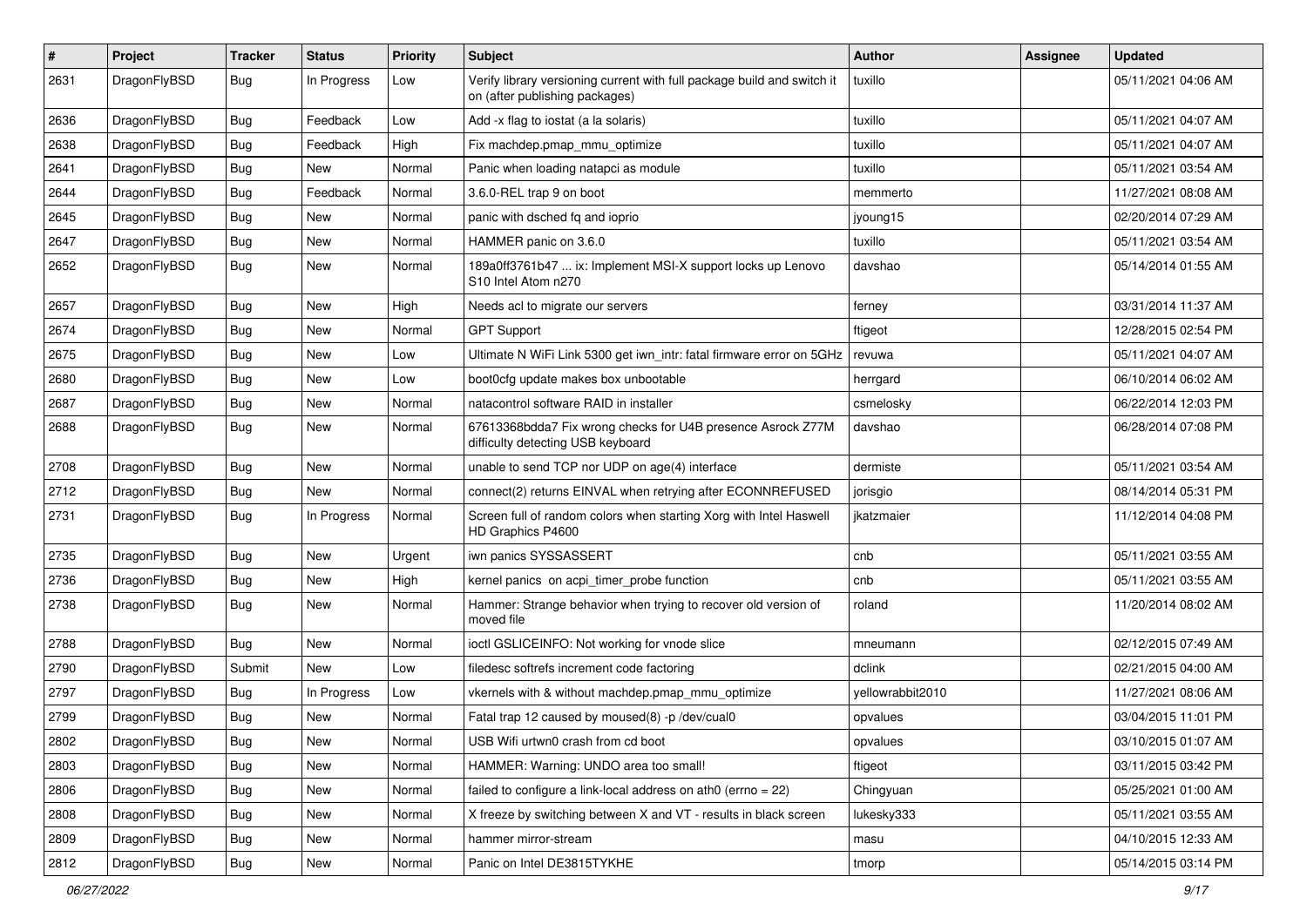| #    | Project      | <b>Tracker</b> | <b>Status</b> | <b>Priority</b> | Subject                                                                                                              | <b>Author</b>    | Assignee | <b>Updated</b>      |
|------|--------------|----------------|---------------|-----------------|----------------------------------------------------------------------------------------------------------------------|------------------|----------|---------------------|
| 2816 | DragonFlyBSD | <b>Bug</b>     | New           | Normal          | A multitasking process being debugged can get stuck                                                                  | phma             |          | 05/19/2015 03:57 AM |
| 2820 | DragonFlyBSD | Bug            | New           | Normal          | TP-Link USB Wi-Fi adapter cannot be reattached to the system                                                         | shamaz           |          | 05/22/2015 09:45 PM |
| 2835 | DragonFlyBSD | <b>Bug</b>     | <b>New</b>    | Normal          | /usr/include/c++/5.0/bits/c++locale.h likes<br>POSIX_C_SOURCE>=200809                                                | davshao          |          | 11/18/2015 03:40 AM |
| 2840 | DragonFlyBSD | Bug            | <b>New</b>    | Normal          | wrong voltage is reported                                                                                            | yellowrabbit2010 |          | 09/11/2015 06:09 PM |
| 2852 | DragonFlyBSD | <b>Bug</b>     | New           | Normal          | Hammer File System - hangs on undo during system boot / mount -<br>will not recover on DragonFlyBSD newer than 3.6.0 | abale            |          | 05/11/2021 04:07 AM |
| 2857 | DragonFlyBSD | Bug            | New           | Normal          | hammer stalls via bitcoin-qt                                                                                         | tkusumi          |          | 11/30/2015 06:52 AM |
| 2858 | DragonFlyBSD | <b>Bug</b>     | <b>New</b>    | Low             | Installer "Local or UTC" question should have "No" selected by<br>default.                                           | cgag             |          | 12/02/2015 01:18 PM |
| 2859 | DragonFlyBSD | Bug            | <b>New</b>    | Low             | Installer configuration menu always highlights "Select timezone", no<br>matter which step was last completed.        | cgag             |          | 12/02/2015 01:54 PM |
| 2863 | DragonFlyBSD | Bug            | <b>New</b>    | Normal          | HAMMER synch tid is zero                                                                                             | shamaz           |          | 12/12/2015 11:24 PM |
| 2874 | DragonFlyBSD | <b>Bug</b>     | New           | Normal          | make world DESTDIR=/emptydir fails                                                                                   | pascii           |          | 12/25/2015 07:04 AM |
| 2877 | DragonFlyBSD | Bug            | New           | Low             | sed fails when working with UTF-8 locale and non-UTF symbols                                                         | arcade@b1t.name  |          | 12/30/2015 11:20 AM |
| 2878 | DragonFlyBSD | Bug            | New           | Low             | [fix] CCVER problem when using clang and cpu extensions<br>(intrinsics)                                              | arcade@b1t.name  |          | 06/24/2016 04:25 AM |
| 2881 | DragonFlyBSD | Bug            | <b>New</b>    | Normal          | Pulseaudio hangs/resets system when starting X11                                                                     | mneumann         |          | 01/09/2016 03:08 AM |
| 2882 | DragonFlyBSD | <b>Bug</b>     | New           | Low             | bridge sends packets from individual interfaces                                                                      | arcade@b1t.name  |          | 01/09/2016 12:43 PM |
| 2886 | DragonFlyBSD | <b>Bug</b>     | New           | Normal          | dragonfly mail agent: sending a testmail causes high system load                                                     | worf             |          | 02/05/2016 05:53 AM |
| 2887 | DragonFlyBSD | Bug            | New           | Low             | Missing extattr_namespace_to_string and<br>extattr string to namespace functions                                     | rubenk           |          | 02/06/2016 05:09 AM |
| 2890 | DragonFlyBSD | Bug            | <b>New</b>    | Normal          | not able to boot usb installer on Toshiba Chromebook 2                                                               | johnnywhishbone  |          | 02/22/2016 03:42 AM |
| 2891 | DragonFlyBSD | <b>Bug</b>     | New           | Normal          | Kernel panic in IEEE802.11 related code                                                                              | shamaz           |          | 05/29/2016 05:49 PM |
| 2892 | DragonFlyBSD | <b>Bug</b>     | <b>New</b>    | Normal          | swap_pager:indefinite wait bufferf error                                                                             | lhmwzy           |          | 02/21/2016 10:32 PM |
| 2898 | DragonFlyBSD | Bug            | New           | Normal          | <b>HAMMER</b> panic                                                                                                  | pavalos          |          | 11/03/2018 07:05 AM |
| 2915 | DragonFlyBSD | <b>Bug</b>     | <b>New</b>    | High            | Hammer mirror-copy problem                                                                                           | t dfbsd          |          | 08/25/2016 05:28 AM |
| 2917 | DragonFlyBSD | <b>Bug</b>     | New           | Normal          | da8: reading primary partition table: error accessing offset<br>000000000000 for 512                                 | liweitianux      |          | 05/11/2021 08:43 PM |
| 2921 | DragonFlyBSD | Submit         | <b>New</b>    | Normal          | Allow moused to accept userland mouse events                                                                         | tautolog         |          | 05/11/2021 04:08 AM |
| 2924 | DragonFlyBSD | <b>Bug</b>     | New           | Normal          | cat -v fails to tag characters in extended table with M- prefix with<br>some locales                                 | sevan            |          | 07/11/2016 07:18 AM |
| 2930 | DragonFlyBSD | <b>Bug</b>     | New           | High            | 'objcache' causes panic during 'nfs_readdir'                                                                         | tofergus         |          | 07/26/2016 01:09 PM |
| 2931 | DragonFlyBSD | Bug            | <b>New</b>    | Low             | 'gdb' of 'vkernel' unable to print backtrace                                                                         | tofergus         |          | 07/26/2016 01:51 PM |
| 2933 | DragonFlyBSD | Submit         | New           | Normal          | Remove unix domain socket support from cat(1)                                                                        | sevan            |          | 08/01/2016 08:10 PM |
| 2936 | DragonFlyBSD | <b>Bug</b>     | New           | Normal          | loader.efi crashes while loading kernel                                                                              | spaceille        |          | 08/20/2016 06:17 AM |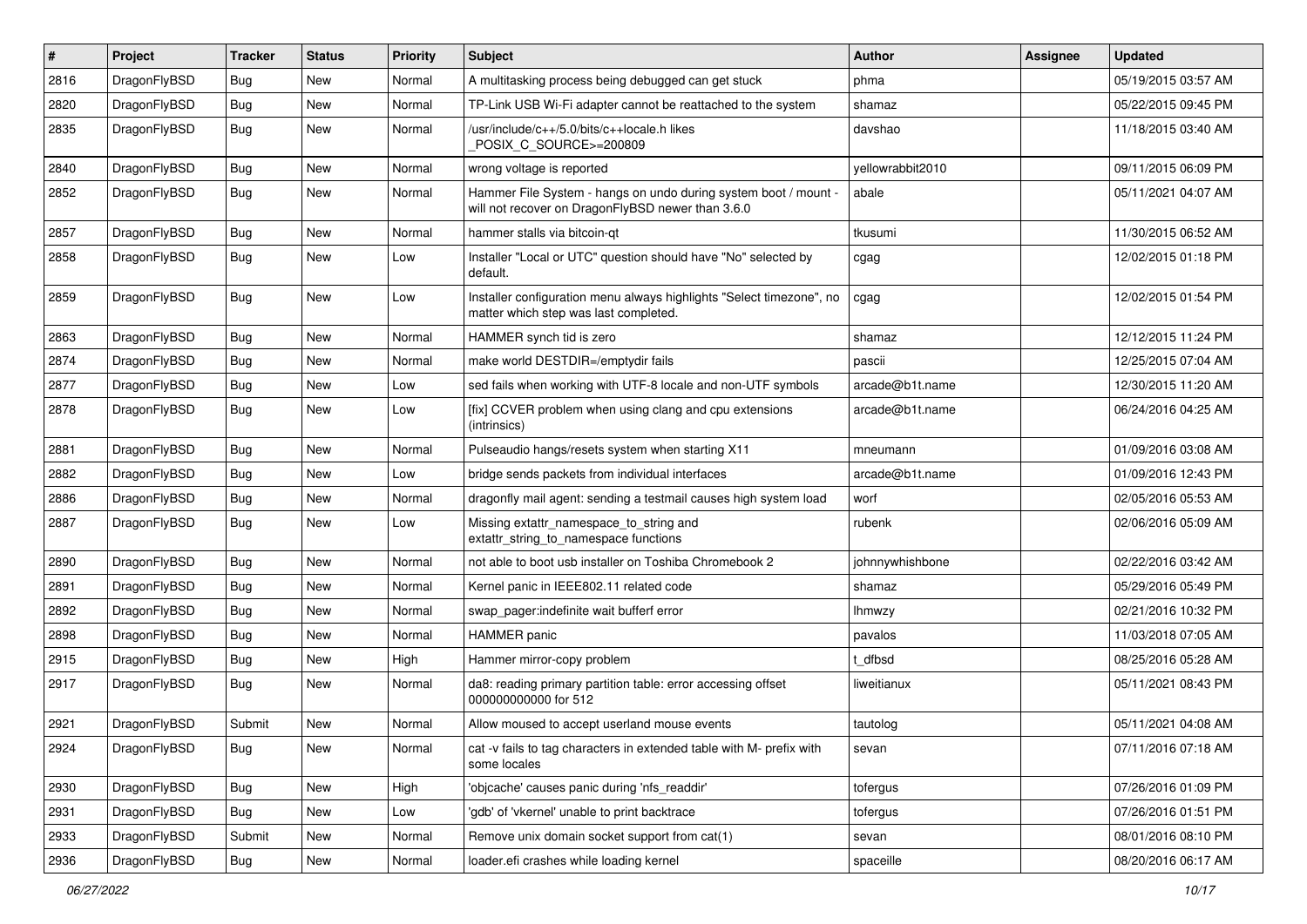| $\sharp$ | Project      | <b>Tracker</b> | <b>Status</b> | <b>Priority</b> | Subject                                                                                                 | <b>Author</b>          | Assignee | <b>Updated</b>      |
|----------|--------------|----------------|---------------|-----------------|---------------------------------------------------------------------------------------------------------|------------------------|----------|---------------------|
| 2957     | DragonFlyBSD | Bug            | Feedback      | Normal          | swapoff -a followed by swapon -a doesn't give your swap back                                            | neilb                  |          | 10/09/2016 04:17 AM |
| 2958     | DragonFlyBSD | Bug            | Feedback      | Normal          | Hammer FS dies during pruning after massive write load                                                  | neilb                  |          | 10/11/2016 04:20 AM |
| 2970     | DragonFlyBSD | <b>Bug</b>     | New           | Normal          | kernel 4.7: "Is -I" causes panic on UDF filesystem: "bgetvp -<br>overlapping buffer"                    | peeter                 |          | 12/21/2016 02:46 AM |
| 2972     | DragonFlyBSD | Bug            | <b>New</b>    | Normal          | ipfw3 "deny to me" does not work correctly                                                              | mneumann               |          | 12/27/2016 12:11 PM |
| 2994     | DragonFlyBSD | <b>Bug</b>     | New           | Normal          | Intermittent boot hangs after git: hammer - HAMMER Version 7                                            | davshao                |          | 03/30/2017 02:06 PM |
| 3006     | DragonFlyBSD | <b>Bug</b>     | <b>New</b>    | Normal          | boot0cfg: panic in kern_udev.c in function _udev_dict_set_cstr when<br>installing in VirtualBox         | MichiGreat             |          | 04/01/2017 02:22 PM |
| 3011     | DragonFlyBSD | Bug            | In Progress   | Normal          | dragonfly/sys/dev/netif/re/re.c: suspicious code ?                                                      | dcb                    |          | 07/29/2017 01:26 AM |
| 3018     | DragonFlyBSD | Bug            | New           | Normal          | sys/bus/u4b/wlan/if_run.c:5464]: (style) Redundant condition                                            | dcb                    |          | 04/11/2017 11:26 AM |
| 3021     | DragonFlyBSD | Bug            | In Progress   | Normal          | sys/dev/drm/i915/i915_gem_stolen.c:115]: (error) Signed integer<br>overflow for expression '65535<<20'  | dcb                    |          | 04/11/2017 12:46 PM |
| 3022     | DragonFlyBSD | Bug            | <b>New</b>    | Normal          | sys/dev/netif/ath/ath/if_ath.c:2142: strange bitmask?                                                   | dcb                    |          | 04/11/2017 11:49 AM |
| 3024     | DragonFlyBSD | <b>Bug</b>     | <b>New</b>    | Low             | sys/dev/netif/wi/if_wi.c:1090]: (style) Redundant condition                                             | dcb                    |          | 04/11/2017 11:56 AM |
| 3025     | DragonFlyBSD | Bug            | <b>New</b>    | Normal          | sys/dev/powermng/powernow/powernow.c:284: bad comparison ?                                              | dcb                    |          | 09/23/2017 07:45 AM |
| 3029     | DragonFlyBSD | <b>Bug</b>     | <b>New</b>    | Normal          | Running DflyBSD 4.8 on FreeBSD bhyve as a guest                                                         | iron                   |          | 05/13/2022 04:33 AM |
| 3035     | DragonFlyBSD | <b>Bug</b>     | New           | Normal          | panic: assertion "cpu >= 0 && cpu < ncpus" failed in netisr_cpuport<br>at /usr/src/sys/net/netisr2.h:87 | masu                   |          | 05/11/2017 01:24 AM |
| 3036     | DragonFlyBSD | Bug            | <b>New</b>    | Normal          | panic in icmp_redirect_start() ASSERT_IN_NETISR(0)                                                      | tautolog               |          | 05/11/2017 07:27 PM |
| 3041     | DragonFlyBSD | Submit         | New           | Normal          | firmware: Remove embedding of multiple images in one module.                                            | Anonymous              |          | 12/25/2020 02:15 AM |
| 3047     | DragonFlyBSD | Bug            | <b>New</b>    | Normal          | <b>HAMMER</b> critical write error                                                                      | samuel                 |          | 06/19/2019 09:50 AM |
| 3049     | DragonFlyBSD | Bug            | New           | Normal          | panic DragonFly v4.8.1-RELEASE by mounting a malformed<br>msdosfs image [12.128]                        | open.source@ribose.com |          | 08/14/2017 02:53 AM |
| 3051     | DragonFlyBSD | Bug            | New           | Normal          | panic DragonFly v4.8.1-RELEASE by mounting a malformed NTFS<br>image [12.000]                           | open.source@ribose.com |          | 08/14/2017 03:20 AM |
| 3052     | DragonFlyBSD | <b>Bug</b>     | New           | Normal          | panic DragonFly v4.8.1-RELEASE by mounting a malformed NTFS<br>image [64.000]                           | open.source@ribose.com |          | 08/14/2017 03:22 AM |
| 3076     | DragonFlyBSD | Bug            | <b>New</b>    | Normal          | sys/dev/netif/ig_hal/e1000_ich8lan.c:1594: sanity checking mixup?                                       | dcb                    |          | 10/11/2017 01:58 AM |
| 3101     | DragonFlyBSD | Bug            | <b>New</b>    | Low             | PFI CGI install not working in dragonflybsd 5.0.1 USB install                                           | bnegre82               |          | 05/11/2021 04:14 AM |
| 3107     | DragonFlyBSD | Bug            | New           | Low             | ACPI interrupt storm when loading i915 on Lenovo T460                                                   | oyvinht                |          | 07/15/2020 07:01 AM |
| 3110     | DragonFlyBSD | <b>Bug</b>     | New           | Normal          | crash with ipfw3 under load                                                                             | bnegre82               |          | 12/09/2017 06:22 AM |
| 3111     | DragonFlyBSD | <b>Bug</b>     | In Progress   | High            | Mouse lags every second heavily under X11                                                               | mneumann               |          | 12/12/2017 09:46 PM |
| 3113     | DragonFlyBSD | Bug            | In Progress   | Urgent          | Booting vKernel fails due being out of swap space                                                       | tcullen                |          | 05/11/2021 04:14 AM |
| 3116     | DragonFlyBSD | Bug            | New           | Normal          | da0 detects on very big volume if to _remove_ usb install stick and<br>reboot on Intel NUC5PPYH         | dpostolov              |          | 01/07/2018 09:40 PM |
| 3117     | DragonFlyBSD | Bug            | New           | Normal          | Problem with colours if "intel" video-driver used                                                       | dpostolov              |          | 01/07/2018 11:35 PM |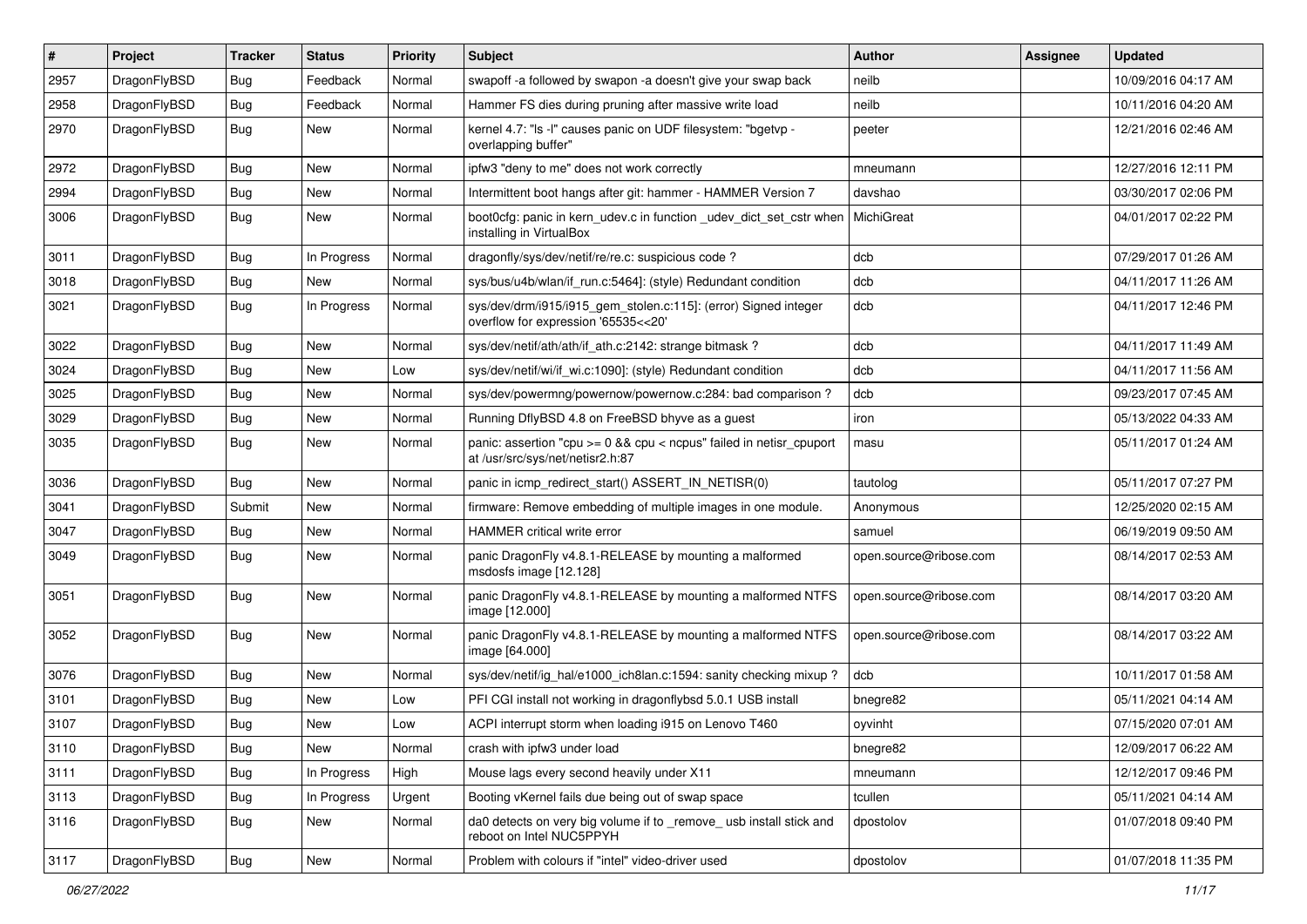| $\sharp$ | Project      | <b>Tracker</b> | <b>Status</b> | Priority | Subject                                                                                                                                                     | <b>Author</b>     | Assignee | <b>Updated</b>      |
|----------|--------------|----------------|---------------|----------|-------------------------------------------------------------------------------------------------------------------------------------------------------------|-------------------|----------|---------------------|
| 3120     | DragonFlyBSD | Bug            | New           | Normal   | Intel AC 8260 firmware does not load                                                                                                                        | Vintodrimmer      |          | 08/28/2018 03:30 AM |
| 3124     | DragonFlyBSD | Bug            | <b>New</b>    | High     | DragonFlyBSD 5.0.2 with Hammer2 with UEFI install doesn't boot                                                                                              | wiesl             |          | 06/18/2019 05:07 AM |
| 3129     | DragonFlyBSD | <b>Bug</b>     | New           | High     | Kernel panic with 5.2.0 on A2SDi-4C-HLN4F                                                                                                                   | stateless         |          | 04/24/2018 12:50 AM |
| 3132     | DragonFlyBSD | Bug            | <b>New</b>    | Low      | unifdef mined                                                                                                                                               | bcallah           |          | 04/26/2018 08:34 PM |
| 3134     | DragonFlyBSD | Bug            | <b>New</b>    | Normal   | RFC 3021 (/31 networks) appear to be unsupported                                                                                                            | jailbird          |          | 05/16/2018 11:03 PM |
| 3135     | DragonFlyBSD | Submit         | <b>New</b>    | Normal   | Add EVFILT RECV and EVFILT SEND                                                                                                                             | tautolog          |          | 05/25/2018 09:59 PM |
| 3139     | DragonFlyBSD | Bug            | New           | Normal   | USB Mouse Does Not Work in DragonflyBSD guest on VirtualBox                                                                                                 | chiguy1256        |          | 06/24/2018 10:14 PM |
| 3141     | DragonFlyBSD | Bug            | <b>New</b>    | Normal   | dhclient blocks boot process                                                                                                                                | rowo              |          | 12/16/2018 11:01 AM |
| 3142     | DragonFlyBSD | Submit         | <b>New</b>    | Normal   | lib/libdmsg: Unbreak using new API EVP_CIPHER_CTX_new()                                                                                                     | tkusumi           |          | 07/08/2018 04:18 AM |
| 3143     | DragonFlyBSD | Bug            | <b>New</b>    | Normal   | assertion "0" failed in hammer2_inode_xop_chain_sync                                                                                                        | cbin              |          | 07/18/2018 12:50 PM |
| 3147     | DragonFlyBSD | Submit         | <b>New</b>    | Normal   | Enable headless installation                                                                                                                                | ddegroot          |          | 10/09/2018 01:25 PM |
| 3152     | DragonFlyBSD | Bug            | Feedback      | Normal   | Console's size in ttyv0 and single user mode is sticking to 80x25,<br>while ttyv1 can make use of the whole screen                                          | overtime          |          | 02/24/2019 01:08 AM |
| 3157     | DragonFlyBSD | <b>Bug</b>     | <b>New</b>    | Normal   | TP-Link UE300 not working in 5.2-RELEASE                                                                                                                    | tuxillo           |          | 11/15/2018 02:08 PM |
| 3165     | DragonFlyBSD | Bug            | <b>New</b>    | Normal   | Looping at boot time                                                                                                                                        | gop               |          | 12/28/2018 01:04 PM |
| 3170     | DragonFlyBSD | <b>Bug</b>     | New           | Normal   | repeatable nfsd crash                                                                                                                                       | tse               |          | 06/11/2020 05:52 AM |
| 3184     | DragonFlyBSD | <b>Bug</b>     | <b>New</b>    | Normal   | tsleep(9) return value when PCATCH specified                                                                                                                | tkusumi           |          | 04/03/2019 06:49 AM |
| 3189     | DragonFlyBSD | Bug            | New           | Normal   | Allow DragonFly Mail Agent to accept an alternate config via<br>command line switch                                                                         | iang              |          | 08/16/2021 12:42 AM |
| 3194     | DragonFlyBSD | Bug            | New           | High     | Hammer kernel crash on mirror-stream of PFS after upgrade<br>(assertion "cursor->flags &<br>HAMMER_CURSOR_ITERATE_CHECK" failed in<br>hammer_btree_iterate) | Anonymous         |          | 06/29/2019 01:32 PM |
| 3196     | DragonFlyBSD | Bug            | <b>New</b>    | Normal   | test issue after redmine upgrade (2)                                                                                                                        | tuxillo           |          | 07/05/2019 04:33 AM |
| 3197     | DragonFlyBSD | Bug            | <b>New</b>    | Normal   | DragonFly upgrades                                                                                                                                          | tse               |          | 04/18/2020 04:18 PM |
| 3199     | DragonFlyBSD | Bug            | <b>New</b>    | Normal   | PFS label not found panic                                                                                                                                   | tse               |          | 08/21/2019 03:51 AM |
| 3201     | DragonFlyBSD | Submit         | New           | Normal   | Fixes make search display                                                                                                                                   | htse              |          | 08/20/2021 04:02 PM |
| 3206     | DragonFlyBSD | Submit         | New           | Normal   | update psm/kbd to FreeBSD 12.0 code                                                                                                                         | htse              |          | 10/05/2019 03:49 PM |
| 3208     | DragonFlyBSD | Bug            | New           | Normal   | Crash related to nfsd                                                                                                                                       | tse               |          | 06/11/2020 05:52 AM |
| 3209     | DragonFlyBSD | <b>Bug</b>     | <b>New</b>    | Normal   | svc has some minor bugs                                                                                                                                     | arcade@b1t.name   |          | 10/24/2019 09:08 AM |
| 3215     | DragonFlyBSD | <b>Bug</b>     | <b>New</b>    | Normal   | Hang in todrain(3) after write(3)                                                                                                                           | noloader          |          | 11/25/2019 03:08 PM |
| 3217     | DragonFlyBSD | <b>Bug</b>     | New           | Normal   | rescue tools: make install fails if rescue folder doesn't exist                                                                                             | t dfbsd           |          | 11/27/2019 08:16 PM |
| 3218     | DragonFlyBSD | <b>Bug</b>     | New           | Normal   | Kernel panics are not sent to comconsole when booted over EFI                                                                                               | mqudsi            |          | 12/02/2019 08:52 PM |
| 3219     | DragonFlyBSD | <b>Bug</b>     | New           | Normal   | x11/xorg port can not be build                                                                                                                              | <b>UlasSAYGIN</b> |          | 03/31/2020 08:57 AM |
| 3222     | DragonFlyBSD | <b>Bug</b>     | New           | Normal   | gcc - undefined reference to '__atomic_load' (missing libatomic?)                                                                                           | mneumann          |          | 02/08/2020 02:45 AM |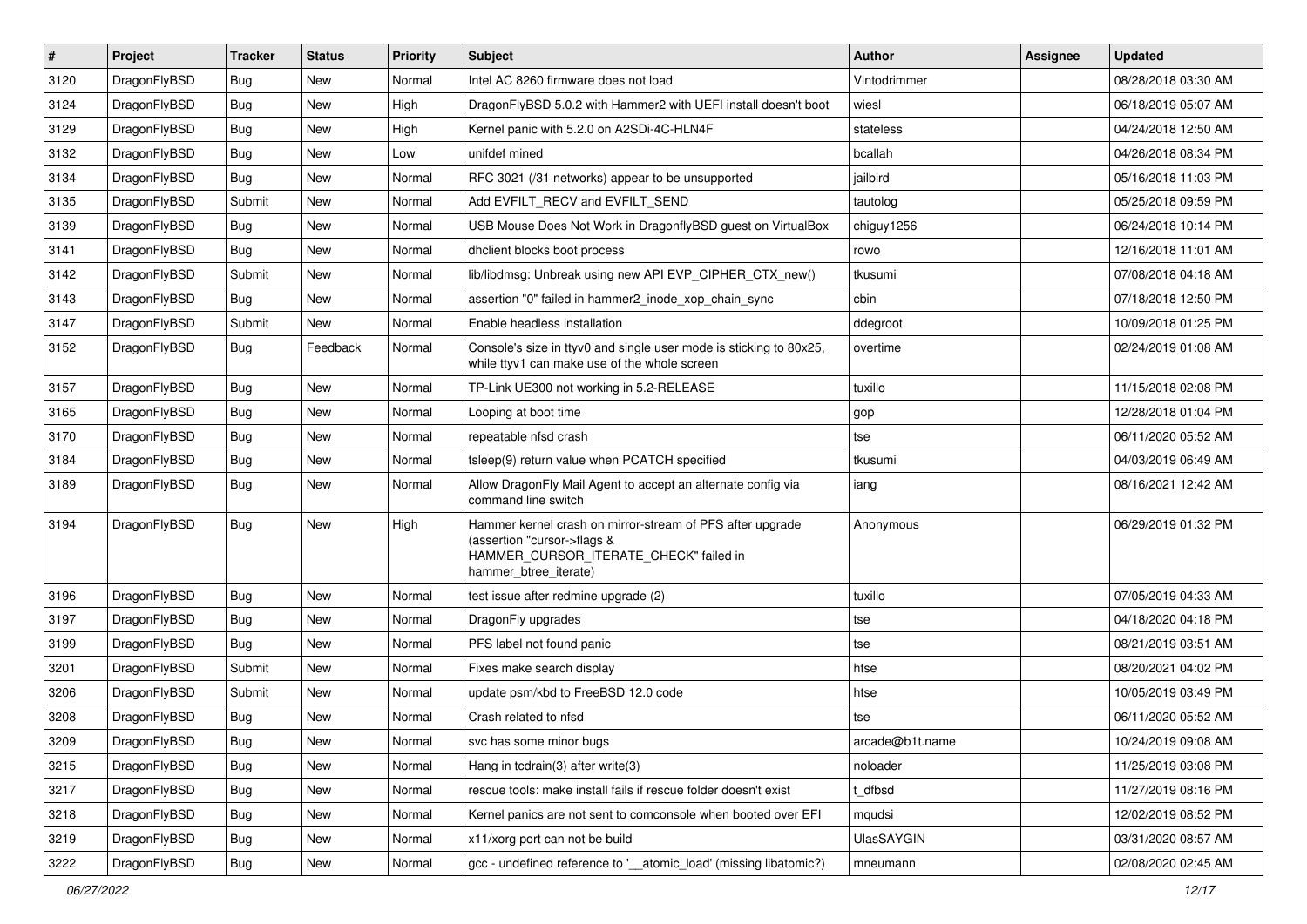| $\vert$ # | Project      | <b>Tracker</b> | <b>Status</b> | <b>Priority</b> | <b>Subject</b>                                                                             | Author            | Assignee | <b>Updated</b>      |
|-----------|--------------|----------------|---------------|-----------------|--------------------------------------------------------------------------------------------|-------------------|----------|---------------------|
| 3224      | DragonFlyBSD | <b>Bug</b>     | <b>New</b>    | Normal          | Kernel panic when trying to ping6                                                          | zhtw              |          | 03/08/2020 08:55 AM |
| 3225      | DragonFlyBSD | Bug            | <b>New</b>    | Normal          | nfsd freeze when using gemu                                                                | tse               |          | 03/17/2020 11:52 AM |
| 3226      | DragonFlyBSD | Bug            | <b>New</b>    | Normal          | Xorg freezes in vm: thread stuck in "objtrm1"                                              | peeter            |          | 04/08/2020 02:10 AM |
| 3227      | DragonFlyBSD | Submit         | <b>New</b>    | Normal          | Add HAMMER2 instructions in the installation medium README                                 | daftaupe          |          | 03/26/2020 03:34 PM |
| 3228      | DragonFlyBSD | <b>Bug</b>     | <b>New</b>    | Low             | pfi kif unref: state refcount $\leq 0$ in dmesg                                            | justin            |          | 03/05/2021 06:39 AM |
| 3231      | DragonFlyBSD | <b>Bug</b>     | <b>New</b>    | Normal          | wifi drops on 5.8                                                                          | tse               |          | 04/06/2020 05:08 AM |
| 3235      | DragonFlyBSD | Bug            | New           | Normal          | Kernel panic in devfs vnops.c                                                              | mneumann          |          | 04/28/2020 07:00 AM |
| 3238      | DragonFlyBSD | Bug            | New           | Normal          | race conditions when printing from vkernel console                                         | piecuch           |          | 05/19/2020 02:50 PM |
| 3239      | DragonFlyBSD | <b>Bug</b>     | New           | Normal          | unable to SIGKILL glitched emacs                                                           | piecuch           |          | 05/26/2020 03:30 AM |
| 3240      | DragonFlyBSD | Bug            | New           | High            | compile error because of openssl with /usr/dports/security/rhash for<br>mysql 8 install    | <b>UlasSAYGIN</b> |          | 06/04/2020 08:05 AM |
| 3243      | DragonFlyBSD | Bug            | New           | Normal          | SMART status not reported properly for SSD disks                                           | daftaupe          |          | 09/09/2020 11:03 PM |
| 3245      | DragonFlyBSD | Bug            | <b>New</b>    | Normal          | panic: free: guard1x fail, i915 load from loader.conf                                      | polachok          |          | 08/21/2020 10:36 AM |
| 3246      | DragonFlyBSD | <b>Bug</b>     | New           | Normal          | HAMMER2 unable to handle ENOSPC properly                                                   | tkusumi           |          | 09/04/2020 11:11 AM |
| 3247      | DragonFlyBSD | Bug            | <b>New</b>    | Normal          | Kernel panic doing nothing much                                                            | phma              |          | 09/12/2020 11:40 PM |
| 3249      | DragonFlyBSD | <b>Bug</b>     | <b>New</b>    | Normal          | HAMMER2 fsync(2) not working properly                                                      | tkusumi           |          | 09/21/2020 07:07 AM |
| 3252      | DragonFlyBSD | <b>Bug</b>     | <b>New</b>    | Normal          | tcsetattr/tcgetattr set errno incorrectly on non-TTY                                       | tonyc             |          | 10/26/2020 09:34 PM |
| 3266      | DragonFlyBSD | Bug            | New           | High            | Filesystems broken due to "KKASSERT(count &<br>TOK_COUNTMASK);"                            | tkusumi           |          | 03/15/2021 01:21 PM |
| 3269      | DragonFlyBSD | Bug            | In Progress   | Normal          | Is double-buffer'd buf still required by HAMMER2?                                          | tkusumi           |          | 05/12/2021 04:09 PM |
| 3276      | DragonFlyBSD | Submit         | New           | Normal          | Add option controlling whether gpt expand expands the last partition<br>(needs testing)    | falsifian         |          | 07/10/2021 03:35 AM |
| 3278      | DragonFlyBSD | Bug            | <b>New</b>    | Normal          | Second screen image is distorted                                                           | arcade@b1t.name   |          | 07/10/2021 03:36 AM |
| 3280      | DragonFlyBSD | <b>Bug</b>     | New           | Normal          | KMS console and i915(4) not working in 6.0                                                 | cmusser           |          | 07/10/2021 03:35 AM |
| 3281      | DragonFlyBSD | Bug            | <b>New</b>    | Normal          | Crash after leaving unattended for a while                                                 | bhaible           |          | 07/10/2021 03:32 AM |
| 3282      | DragonFlyBSD | <b>Bug</b>     | <b>New</b>    | Normal          | unexpected errno value from fopen()                                                        | bhaible           |          | 07/10/2021 03:34 AM |
| 3283      | DragonFlyBSD | Bug            | New           | Normal          | mknodat() cannot create FIFOs                                                              | bhaible           |          | 07/10/2021 03:34 AM |
| 3284      | DragonFlyBSD | Bug            | New           | Normal          | Wrong towlower() result for U+038A                                                         | bhaible           |          | 07/10/2021 03:34 AM |
| 3298      | DragonFlyBSD | <b>Bug</b>     | New           | Normal          | Running "w" and having logged in via XDM through VNC, "w" prints<br>an extra error message | piecuch           |          | 10/25/2021 09:16 AM |
| 3299      | DragonFlyBSD | <b>Bug</b>     | In Progress   | Normal          | DragonFlyBSD reports utterly wrong uptime (most of the time, right<br>after booting in)    | adrian            |          | 11/11/2021 01:43 PM |
| 3300      | DragonFlyBSD | <b>Bug</b>     | <b>New</b>    | Normal          | Running Xvnc from TigerVNC package through the INETD daemon<br>in TCP WAIT mode fails hard | adrian            |          | 01/08/2022 04:25 AM |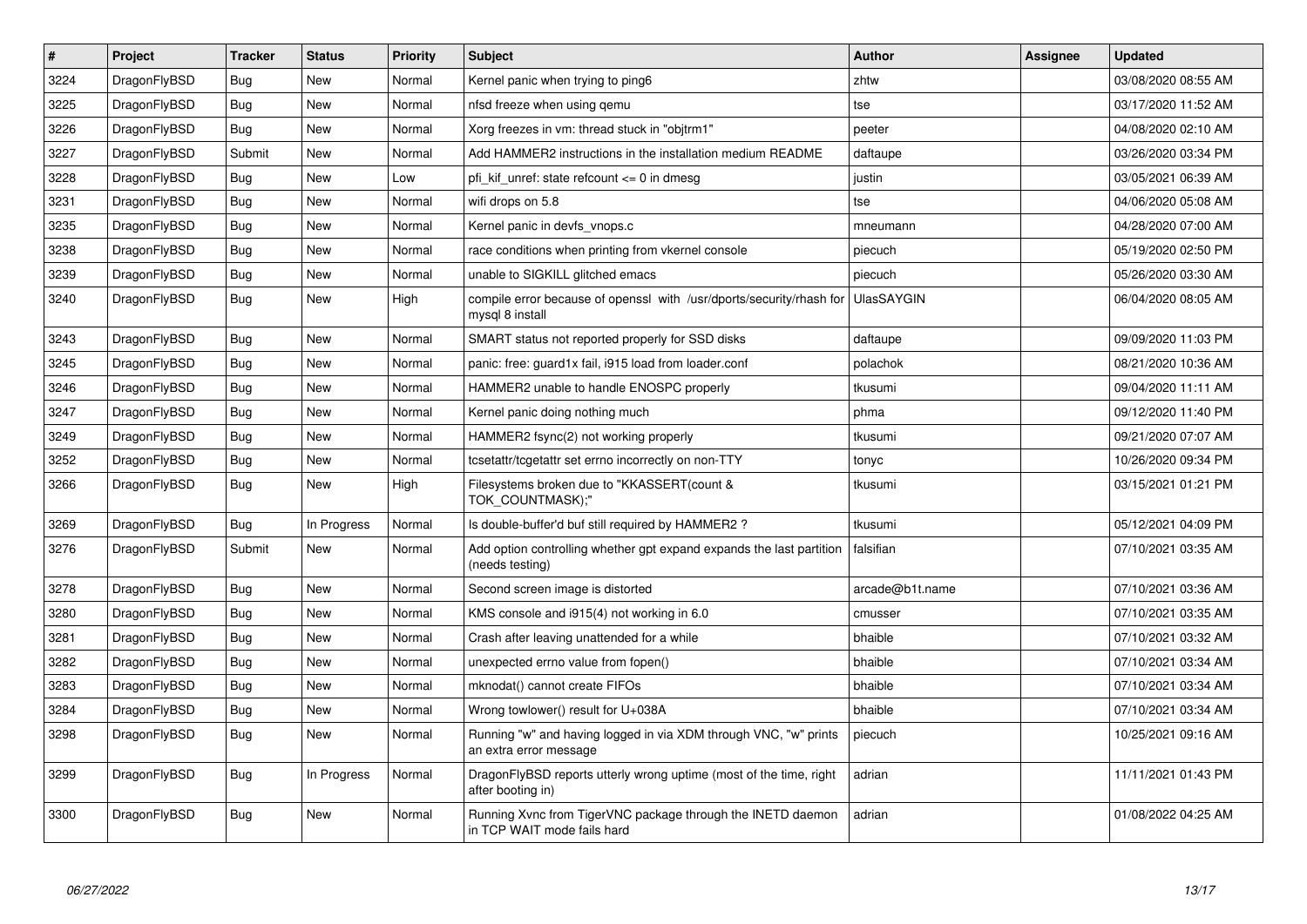| $\pmb{\#}$ | Project      | <b>Tracker</b> | <b>Status</b> | <b>Priority</b> | <b>Subject</b>                                                                                            | <b>Author</b>   | Assignee | Updated             |
|------------|--------------|----------------|---------------|-----------------|-----------------------------------------------------------------------------------------------------------|-----------------|----------|---------------------|
| 3301       | DragonFlyBSD | Bug            | New           | Normal          | Gkrellm from the packages is not showing logged in users in main<br>window, logged in users always $== 0$ | adrian          |          | 01/08/2022 04:24 AM |
| 3302       | DragonFlyBSD | Bug            | <b>New</b>    | Normal          | Will not boot on System76 Lemur Pro (lemp10)                                                              | piecuch         |          | 11/03/2021 10:21 AM |
| 3310       | DragonFlyBSD | <b>Bug</b>     | In Progress   | Normal          | NVMM+QEMU fail to boot with UEFI: Mem Assist Failed<br>[gpa=0xfffffff0]                                   | liweitianux     |          | 01/11/2022 03:22 PM |
| 3311       | DragonFlyBSD | <b>Bug</b>     | <b>New</b>    | Low             | TrueCrypt support may cause kernel crash                                                                  | arcade@b1t.name |          | 04/29/2022 06:19 AM |
| 3312       | DragonFlyBSD | Submit         | <b>New</b>    | Normal          | hammer2: redundant chain modify after chain creation                                                      | tkusumi         |          | 05/15/2022 01:35 PM |
| 3313       | DragonFlyBSD | <b>Bug</b>     | <b>New</b>    | Normal          | Can't boot from my live USB at all. The kernel loading process<br>hangs.                                  | rempas          |          | 06/03/2022 12:16 AM |
| 3316       | DragonFlyBSD | Bug            | <b>New</b>    | Normal          | hammer2 dirent create() allows creating >1 dirents with the same<br>name                                  | tkusumi         |          | 06/05/2022 12:35 PM |
| 3317       | DragonFlyBSD | Bug            | In Progress   | Normal          | Network vtnet0 not working on Hetzner cloud                                                               | mneumann        |          | 06/18/2022 03:55 AM |
| 1430       | DragonFlyBSD | Bug            | New           | Normal          | Buggy $w(1)$ ?                                                                                            | hasso           | alexh    | 11/24/2010 08:09 AM |
| 1538       | DragonFlyBSD | <b>Bug</b>     | <b>New</b>    | Low             | mountroot should probe file systems                                                                       | corecode        | alexh    | 11/24/2010 06:35 PM |
| 2100       | DragonFlyBSD | Bug            | Feedback      | Normal          | devfs related panic                                                                                       | sepherosa       | alexh    | 07/10/2011 02:29 PM |
| 2353       | DragonFlyBSD | Bug            | In Progress   | Normal          | panic: assertion "gd->gd spinlocks $wr == 0$ " failed in<br>bsd4 schedulerclock                           | jaydg           | alexh    | 11/28/2012 01:57 AM |
| 1127       | DragonFlyBSD | <b>Bug</b>     | Feedback      | Low             | cdrom drive not detected                                                                                  | tgr             | corecode | 01/15/2015 08:55 AM |
| 1411       | DragonFlyBSD | Bug            | Feedback      | Normal          | Burning doesn't work with ahci(4)                                                                         | hasso           | dillon   | 05/11/2021 04:00 AM |
| 1831       | DragonFlyBSD | <b>Bug</b>     | Feedback      | High            | HAMMER "malloc limit exceeded" panic                                                                      | eocallaghan     | dillon   | 06/04/2022 04:38 AM |
| 2037       | DragonFlyBSD | <b>Bug</b>     | Feedback      | Normal          | Panic Bad link elm while building packages                                                                | ftigeot         | dillon   | 04/21/2011 07:20 AM |
| 2092       | DragonFlyBSD | Bug            | <b>New</b>    | Normal          | Panic: Bad link elm 0x next->prev != elm                                                                  | masterblaster   | dillon   | 12/04/2011 12:49 PM |
| 2819       | DragonFlyBSD | Bug            | In Progress   | Normal          | Random micro system freezes after a week of uptime                                                        | ftigeot         | dillon   | 08/16/2015 08:46 PM |
| 3154       | DragonFlyBSD | Submit         | New           | Normal          | Update serial handling in bootloader                                                                      | ddegroot        | dillon   | 11/06/2018 11:21 PM |
| 1593       | DragonFlyBSD | Bug            | Feedback      | Normal          | panic: assertion: $ccb == ap > ap\_err\_ccb$ in ahci_put_err_ccb                                          | ftigeot         | ftigeot  | 05/15/2022 05:09 AM |
| 2870       | DragonFlyBSD | Bug            | <b>New</b>    | High            | Broken text and icons when glamor acceleration is used                                                    | 375gnu          | ftigeot  | 01/31/2016 12:13 AM |
| 3031       | DragonFlyBSD | Submit         | In Progress   | Normal          | Update drm/radeon to Linux 4.7.10 as much as possible                                                     | davshao         | ftigeot  | 08/19/2021 12:33 PM |
| 1946       | DragonFlyBSD | <b>Bug</b>     | <b>New</b>    | Normal          | ieee80211 panic                                                                                           | pavalos         | josepht  | 01/27/2011 06:00 PM |
| 1964       | DragonFlyBSD | Bug            | <b>New</b>    | Normal          | iwn (panic assertion : wlan assert serialized)                                                            | sjmm.ptr        | josepht  | 02/01/2011 12:57 PM |
| 385        | DragonFlyBSD | Bug            | Feedback      | Low             | Mail archive address removal                                                                              | justin          | justin   | 03/09/2013 11:24 AM |
| 1969       | DragonFlyBSD | Bug            | <b>New</b>    | Normal          | pf-related network problem                                                                                | pavalos         | lentferj | 02/01/2011 06:57 PM |
| 679        | DragonFlyBSD | Bug            | <b>New</b>    | Low             | Netgraph backward compatibility for old *LEN constants                                                    | nant            | nant     | 02/18/2014 05:45 AM |
| 2549       | DragonFlyBSD | Bug            | In Progress   | Normal          | netgraph7: Kernel page fault.                                                                             | russiane39      | nant     | 05/10/2013 11:20 PM |
| 600        | DragonFlyBSD | <b>Bug</b>     | <b>New</b>    | Low             | /sys/libkern/karc4random                                                                                  | robin carey5    | profmakx | 01/19/2015 03:07 AM |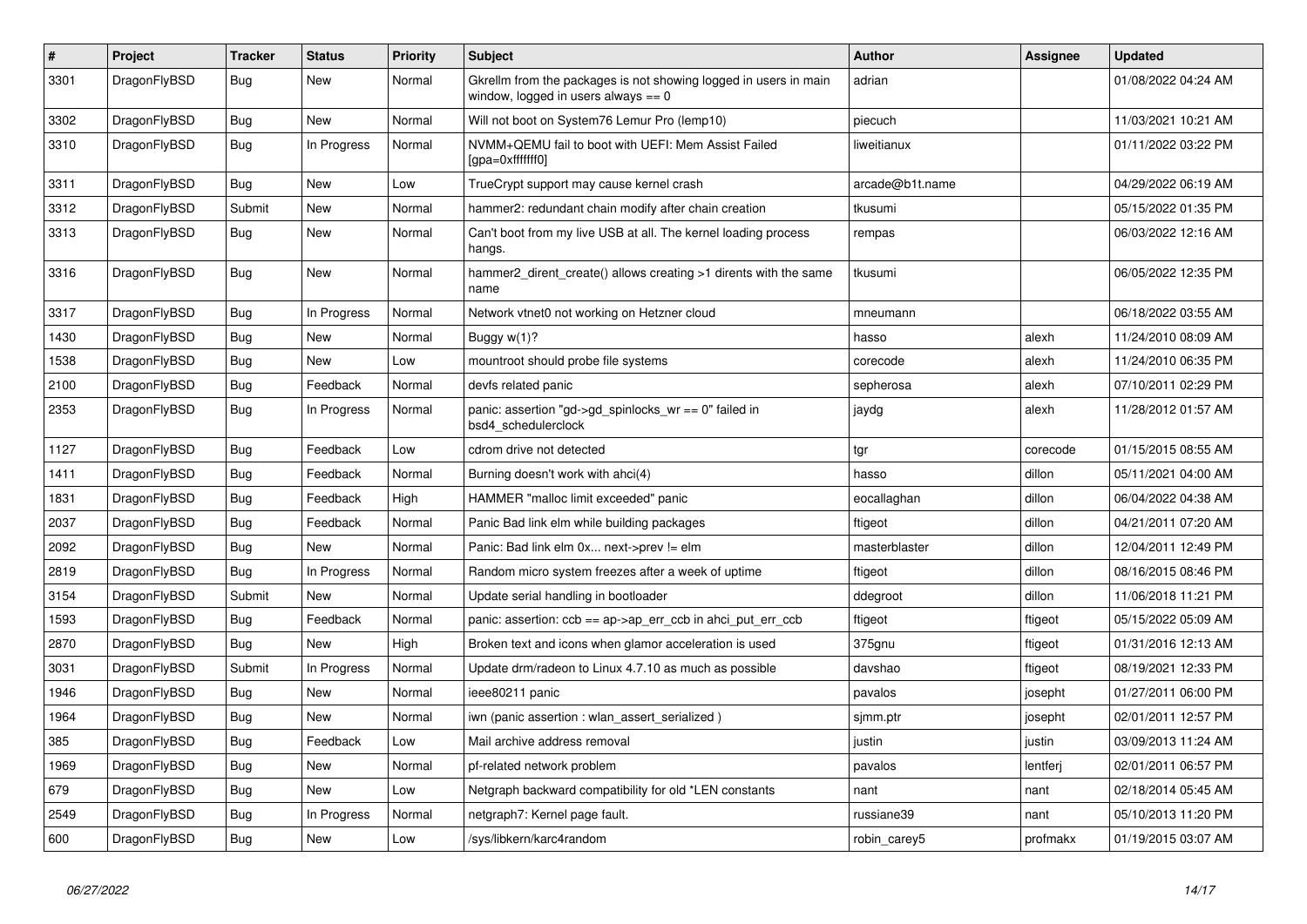| #    | Project      | <b>Tracker</b> | <b>Status</b> | <b>Priority</b> | Subject                                                                                                                                                  | Author    | <b>Assignee</b> | <b>Updated</b>      |
|------|--------------|----------------|---------------|-----------------|----------------------------------------------------------------------------------------------------------------------------------------------------------|-----------|-----------------|---------------------|
| 2746 | DragonFlyBSD | <b>Bug</b>     | New           | Normal          | some fraction of xterms started from the xmonad window manager<br>get killed with SIGALRM                                                                | isenmann  | profmakx        | 12/28/2014 02:51 AM |
| 2822 | DragonFlyBSD | Bug            | New           | Normal          | USB 3.0 stick throws "reading primary partition table: error<br>accessing offset 000[] for 152" error, while the stick works on any<br>other OS I tested | revuwa    | profmakx        | 06/29/2015 05:56 AM |
| 168  | DragonFlyBSD | <b>Bug</b>     | In Progress   | Normal          | Livelocked limit engaged while trying to setup IPW wireless                                                                                              | mschacht  | sepherosa       | 05/11/2021 04:05 AM |
| 2825 | DragonFlyBSD | <b>Bug</b>     | New           | High            | 3x dhclient = hanging system (objcache exhausted)                                                                                                        | jaccovonb | sepherosa       | 05/11/2021 03:55 AM |
| 1302 | DragonFlyBSD | <b>Bug</b>     | In Progress   | Normal          | Checkpoint regression?                                                                                                                                   | sjg       | sjg             | 07/10/2013 05:22 PM |
| 1532 | DragonFlyBSD | <b>Bug</b>     | New           | Low             | jemalloc doesn't work on DragonFly                                                                                                                       | hasso     | sjg             | 08/02/2011 01:14 AM |
| 1769 | DragonFlyBSD | <b>Bug</b>     | New           | Normal          | panic: assertion: _tp->tt_msg->tt_cpuid == mycpuid in<br>tcp callout active                                                                              | pavalos   | sjg             | 05/15/2022 11:07 AM |
| 341  | DragonFlyBSD | Bug            | New           | Normal          | Vinum erroneously repors devices as busy                                                                                                                 | corecode  | swildner        | 01/21/2012 04:50 AM |
| 1714 | DragonFlyBSD | <b>Bug</b>     | New           | Low             | hwpmc                                                                                                                                                    | alexh     | swildner        | 08/18/2012 02:03 PM |
| 2252 | DragonFlyBSD | <b>Bug</b>     | New           | Low             | snd hda not useable if loaded via /boot/loader.conf                                                                                                      | xbit      | swildner        | 12/14/2011 12:23 AM |
| 2265 | DragonFlyBSD | <b>Bug</b>     | <b>New</b>    | Normal          | mbsrtowcs does not properly handle invalid mbstate_t in ps                                                                                               | c.turner1 | swildner        | 01/10/2012 07:56 PM |
| 2585 | DragonFlyBSD | <b>Bug</b>     | New           | Normal          | Dfly 3.4.3 on ESXi 5.1, HP Smart Array P410 passthrough<br>recognised, but not functioning                                                               | yggdrasil | swildner        | 05/09/2022 08:14 AM |
| 731  | DragonFlyBSD | Bug            | New           | Normal          | system freeze on "slice too large"                                                                                                                       | corecode  | tuxillo         | 06/25/2022 04:01 AM |
| 742  | DragonFlyBSD | <b>Bug</b>     | In Progress   | Normal          | umount problems with multiple mounts                                                                                                                     | corecode  | tuxillo         | 06/25/2022 04:02 AM |
| 781  | DragonFlyBSD | <b>Bug</b>     | In Progress   | Normal          | fdisk uses wrong geometry on usb flash drives                                                                                                            | corecode  | tuxillo         | 05/11/2021 03:50 AM |
| 847  | DragonFlyBSD | <b>Bug</b>     | Feedback      | Normal          | processes getting stuck on mount point                                                                                                                   | corecode  | tuxillo         | 05/11/2021 03:50 AM |
| 901  | DragonFlyBSD | <b>Bug</b>     | Feedback      | Normal          | route show needs to get data from all cpus                                                                                                               | corecode  | tuxillo         | 05/11/2021 03:50 AM |
| 911  | DragonFlyBSD | <b>Bug</b>     | Feedback      | Normal          | kidload/kernel linker can exceed malloc reserve and panic system                                                                                         | corecode  | tuxillo         | 05/11/2021 03:51 AM |
| 998  | DragonFlyBSD | <b>Bug</b>     | In Progress   | Normal          | Unconfiguring a vn while it is mounted                                                                                                                   | rumcic    | tuxillo         | 05/11/2021 04:00 AM |
| 1030 | DragonFlyBSD | <b>Bug</b>     | In Progress   | Normal          | msdosfs umount panic                                                                                                                                     | corecode  | tuxillo         | 05/11/2021 03:51 AM |
| 1198 | DragonFlyBSD | Bug            | New           | High            | DDB loops panic in db_read_bytes                                                                                                                         | corecode  | tuxillo         | 05/11/2021 03:51 AM |
| 1287 | DragonFlyBSD | <b>Bug</b>     | Feedback      | Normal          | altg configuration doesn't work                                                                                                                          | corecode  | tuxillo         | 05/11/2021 03:51 AM |
| 1293 | DragonFlyBSD | <b>Bug</b>     | New           | Normal          | 2.2.1-REL Installer Request                                                                                                                              | mk        | tuxillo         | 05/11/2021 04:00 AM |
| 1390 | DragonFlyBSD | <b>Bug</b>     | In Progress   | Normal          | Use id_t type for {get,set}priority()                                                                                                                    | Anonymous | tuxillo         | 07/05/2019 02:18 AM |
| 1397 | DragonFlyBSD | <b>Bug</b>     | Feedback      | Normal          | jobs -I output inconsistency when called from script                                                                                                     | Anonymous | tuxillo         | 05/15/2022 05:07 AM |
| 1428 | DragonFlyBSD | <b>Bug</b>     | Feedback      | Low             | POSIX.1e implementation is too old                                                                                                                       | hasso     | tuxillo         | 05/11/2021 04:00 AM |
| 1440 | DragonFlyBSD | <b>Bug</b>     | New           | Normal          | ptrace/gdb doesn't work after process blocks SIGTRAP                                                                                                     | corecode  | tuxillo         | 05/11/2021 03:52 AM |
| 1442 | DragonFlyBSD | <b>Bug</b>     | New           | Normal          | blocking SIGSEGV and triggering a segment violation produces an<br>all CPU consuming process                                                             | corecode  | tuxillo         | 05/11/2021 03:52 AM |
| 1469 | DragonFlyBSD | <b>Bug</b>     | In Progress   | Normal          | Hammer history security concern                                                                                                                          | corecode  | tuxillo         | 05/11/2021 03:52 AM |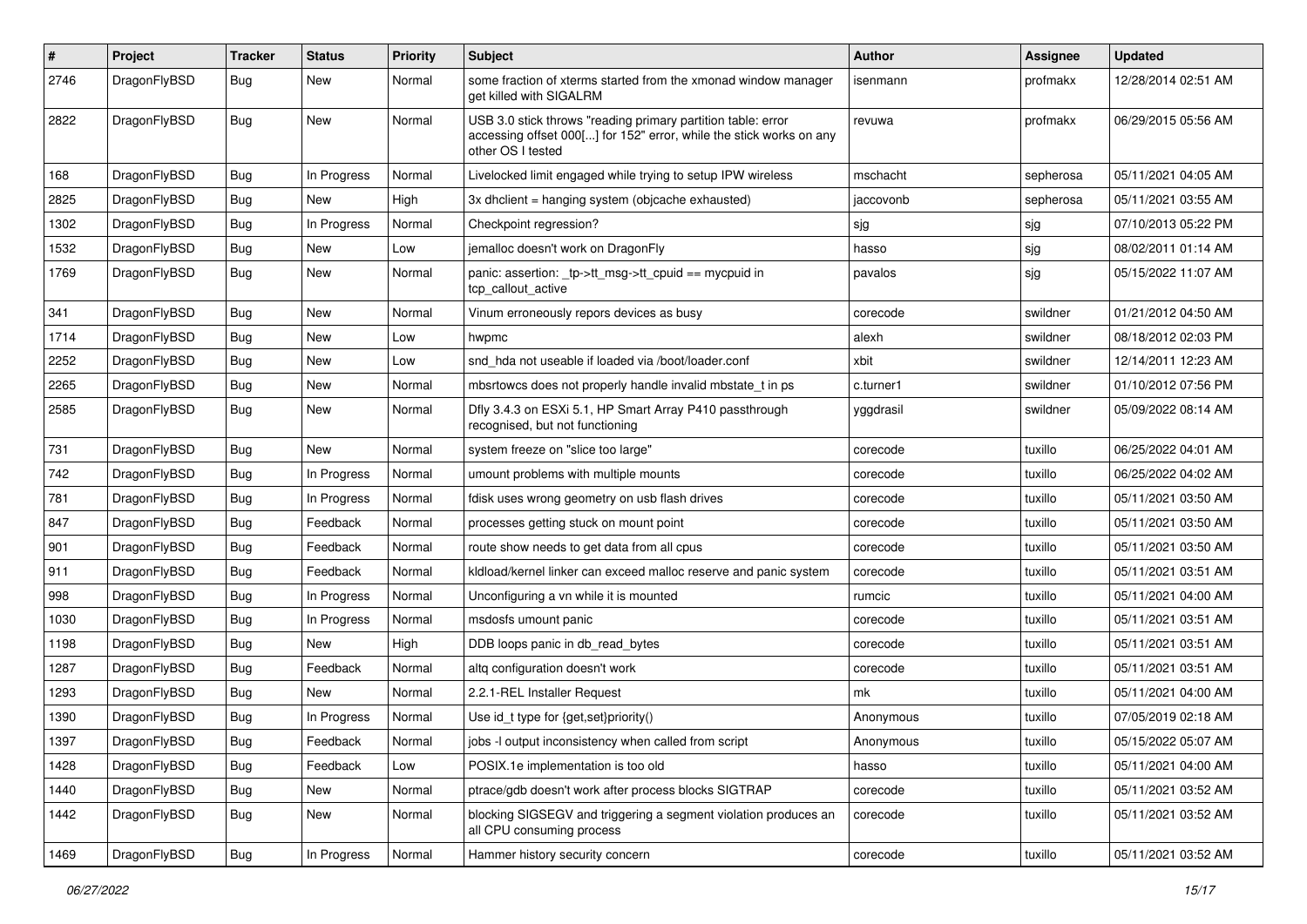| ∦    | Project      | <b>Tracker</b> | <b>Status</b> | <b>Priority</b> | Subject                                                                                    | <b>Author</b>    | <b>Assignee</b> | <b>Updated</b>      |
|------|--------------|----------------|---------------|-----------------|--------------------------------------------------------------------------------------------|------------------|-----------------|---------------------|
| 1474 | DragonFlyBSD | Bug            | New           | Normal          | ithread 1 unexpectedly rescheduled                                                         | corecode         | tuxillo         | 05/11/2021 03:52 AM |
| 1475 | DragonFlyBSD | Bug            | In Progress   | Normal          | kernel blocks with low memory and syscons setting a high res mode<br>/ scrollback          | corecode         | tuxillo         | 05/11/2021 03:52 AM |
| 1528 | DragonFlyBSD | Bug            | In Progress   | Normal          | ktrace does not show proper return values for pipe(2)                                      | corecode         | tuxillo         | 05/11/2021 03:52 AM |
| 1547 | DragonFlyBSD | <b>Bug</b>     | In Progress   | Normal          | disklabel64 automatic sizing                                                               | corecode         | tuxillo         | 05/11/2021 03:52 AM |
| 1556 | DragonFlyBSD | <b>Bug</b>     | New           | Normal          | many processes stuck in "hmrrcm", system unusable                                          | corecode         | tuxillo         | 05/11/2021 03:52 AM |
| 1579 | DragonFlyBSD | <b>Bug</b>     | Feedback      | Normal          | dfly 2.4.1 does not like HP DL360G4p and Smart Array 6400 with<br>MSA <sub>20</sub>        | tomaz.borstnar   | tuxillo         | 06/02/2014 02:44 PM |
| 1583 | DragonFlyBSD | Bug            | In Progress   | Normal          | panic: assertion: cursor->trans->sync_lock_refs > 0 in<br>hammer_recover_cursor            | corecode         | tuxillo         | 05/11/2021 03:53 AM |
| 1584 | DragonFlyBSD | <b>Bug</b>     | In Progress   | Normal          | can't use ssh from jail: debug1: read_passphrase: can't open<br>/dev/tty: Device busy      | corecode         | tuxillo         | 05/11/2021 03:53 AM |
| 1587 | DragonFlyBSD | <b>Bug</b>     | Feedback      | Normal          | can't gdb across fork                                                                      | corecode         | tuxillo         | 05/11/2021 03:54 AM |
| 1700 | DragonFlyBSD | Submit         | In Progress   | Normal          | skip boot2 menu on <enter></enter>                                                         | Johannes.Hofmann | tuxillo         | 05/15/2022 08:35 AM |
| 1819 | DragonFlyBSD | Bug            | In Progress   | Low             | truss - Major revamping task list                                                          | tuxillo          | tuxillo         | 11/27/2021 08:45 AM |
| 1876 | DragonFlyBSD | <b>Bug</b>     | New           | Normal          | devfs in $ ail + logging$ out from console(ttyv1+) -> panic                                | qhwt.dfly        | tuxillo         | 05/31/2022 03:24 PM |
| 1921 | DragonFlyBSD | <b>Bug</b>     | In Progress   | Normal          | we miss mlockall                                                                           | alexh            | tuxillo         | 06/18/2022 04:08 AM |
| 2358 | DragonFlyBSD | Bug            | In Progress   | Normal          | DFBSD v3.0.2.32.g928ca - panic: hammer: insufficient undo FIFO<br>space!                   | tuxillo          | tuxillo         | 05/10/2021 02:50 AM |
| 2416 | DragonFlyBSD | Bug            | New           | Normal          | 'entry can be removed on mounted nfs filesystem                                            | ftigeot          | tuxillo         | 06/03/2014 04:40 AM |
| 2438 | DragonFlyBSD | Submit         | Feedback      | Normal          | <b>TRIM</b> fixes                                                                          | Anonymous        | tuxillo         | 05/11/2021 03:45 AM |
| 2496 | DragonFlyBSD | <b>Bug</b>     | New           | Normal          | NTFS malloc limit exceeded                                                                 | plasmob          | tuxillo         | 02/19/2013 08:47 AM |
| 2717 | DragonFlyBSD | Submit         | Feedback      | Normal          | Out of range numeric handling                                                              | dclink           | tuxillo         | 05/11/2021 04:08 AM |
| 2721 | DragonFlyBSD | Submit         | Feedback      | Low             | Some few zalloc calls to objcache ones replacements                                        | dclink           | tuxillo         | 05/11/2021 04:08 AM |
| 3028 | DragonFlyBSD | Bug            | In Progress   | Normal          | installer: confusion of set/get disk encryption passphrase dialogs                         | liweitianux      | tuxillo         | 06/03/2022 05:13 PM |
| 3145 | DragonFlyBSD | Submit         | In Progress   | Normal          | Update libelf to FreeBSD 12 current and build as base library usable<br>by ports           | davshao          | tuxillo         | 08/20/2021 03:58 PM |
| 3160 | DragonFlyBSD | Submit         | In Progress   | Normal          | State the implementation difference in pkill/pgrep manual                                  | sevan            | tuxillo         | 06/03/2022 05:15 PM |
| 3205 | DragonFlyBSD | <b>Bug</b>     | Feedback      | High            | Go compiler net test failing                                                               | t dfbsd          | tuxillo         | 05/10/2021 02:45 AM |
| 3295 | DragonFlyBSD | Bug            | In Progress   | Normal          | Adapt devel/libvirt for nymm                                                               | tuxillo          | tuxillo         | 11/03/2021 04:56 PM |
| 3314 | DragonFlyBSD | Bug            | New           | Normal          | Bring virtio_console(4) from FreeBSD                                                       | tuxillo          | tuxillo         | 05/29/2022 08:24 AM |
| 3318 | DragonFlyBSD | Bug            | In Progress   | Normal          | Segmenation fault when a process resumed with checkpt exits                                | zabolekar        | tuxillo         | 06/18/2022 08:24 AM |
| 2391 | DragonFlyBSD | <b>Bug</b>     | In Progress   | Normal          | System lock with ahci and acpi enabled on ATI RS690 chipset with<br>SMB600 sata controller | jorisgio         | vadaszi         | 06/03/2015 03:51 PM |
| 2828 | DragonFlyBSD | <b>Bug</b>     | New           | High            | On AMD APUs and Bulldozer CPUs, the machdep.cpu_idle_hlt<br>sysctl should be 3 by default  | vadaszi          | vadaszi         | 05/11/2021 04:07 AM |